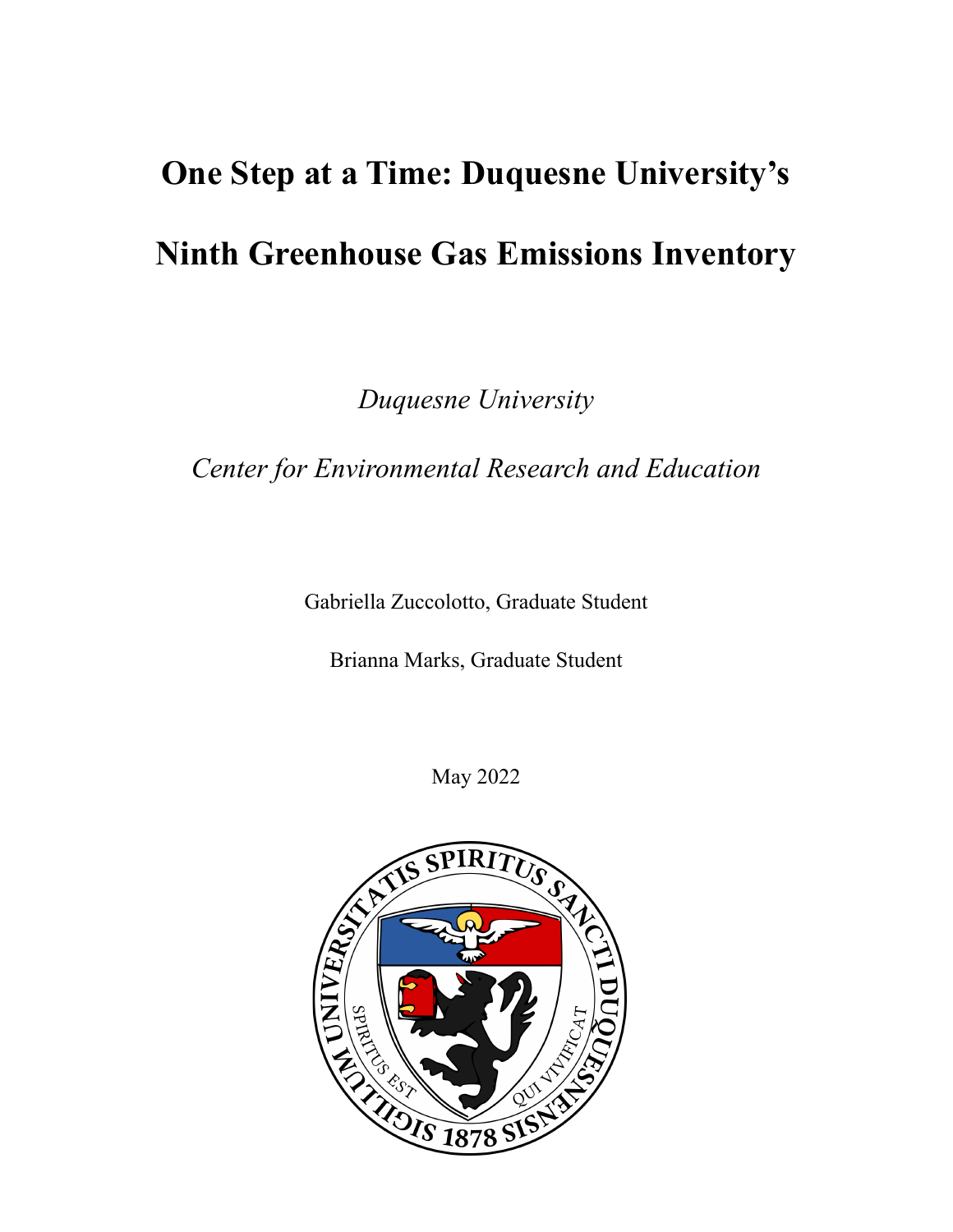## **TABLE OF CONTENTS**

| <b>Acknowledgements</b>              | $\mathbf{3}$            |
|--------------------------------------|-------------------------|
| <b>List of Figures</b>               | $\overline{\mathbf{4}}$ |
| <b>List of Tables</b>                | $\overline{\mathbf{4}}$ |
| <b>1. EXECUTIVE SUMMARY</b>          | 5                       |
| 2. INTRODUCTION                      | 6                       |
| 3. METHODS                           | $\overline{7}$          |
| 3.1 SCOPE 1 SOURCES                  | 7                       |
| 3.1.1 Stationary Fuel                | 7                       |
| 3.1.2 Cogen Efficiencies and Outputs | 7                       |
| 3.1.3 Transport Fuel                 | 8                       |
| 3.1.4 Fertilizer                     | 8                       |
| 3.2 SCOPE 2 SOURCES                  | 8                       |
| 3.2.1 Utility Consumption            | 8                       |
| 3.2.2 Renewable Energy               | 8                       |
| 3.3 SCOPE 3 SOURCES                  | 8                       |
| 3.3.1 Commuting                      | 8                       |
| 3.3.2 Business Travel & Study Abroad | 9                       |
| Faculty and Staff Travel             | 9                       |
| Athletic Travel                      | 9                       |
| <b>Study Abroad</b>                  | 10                      |
| 3.3.3 Paper                          | 10                      |
| 3.3.4 Waste & Wastewater             | 10                      |
| 3.4 SINKS                            | 10                      |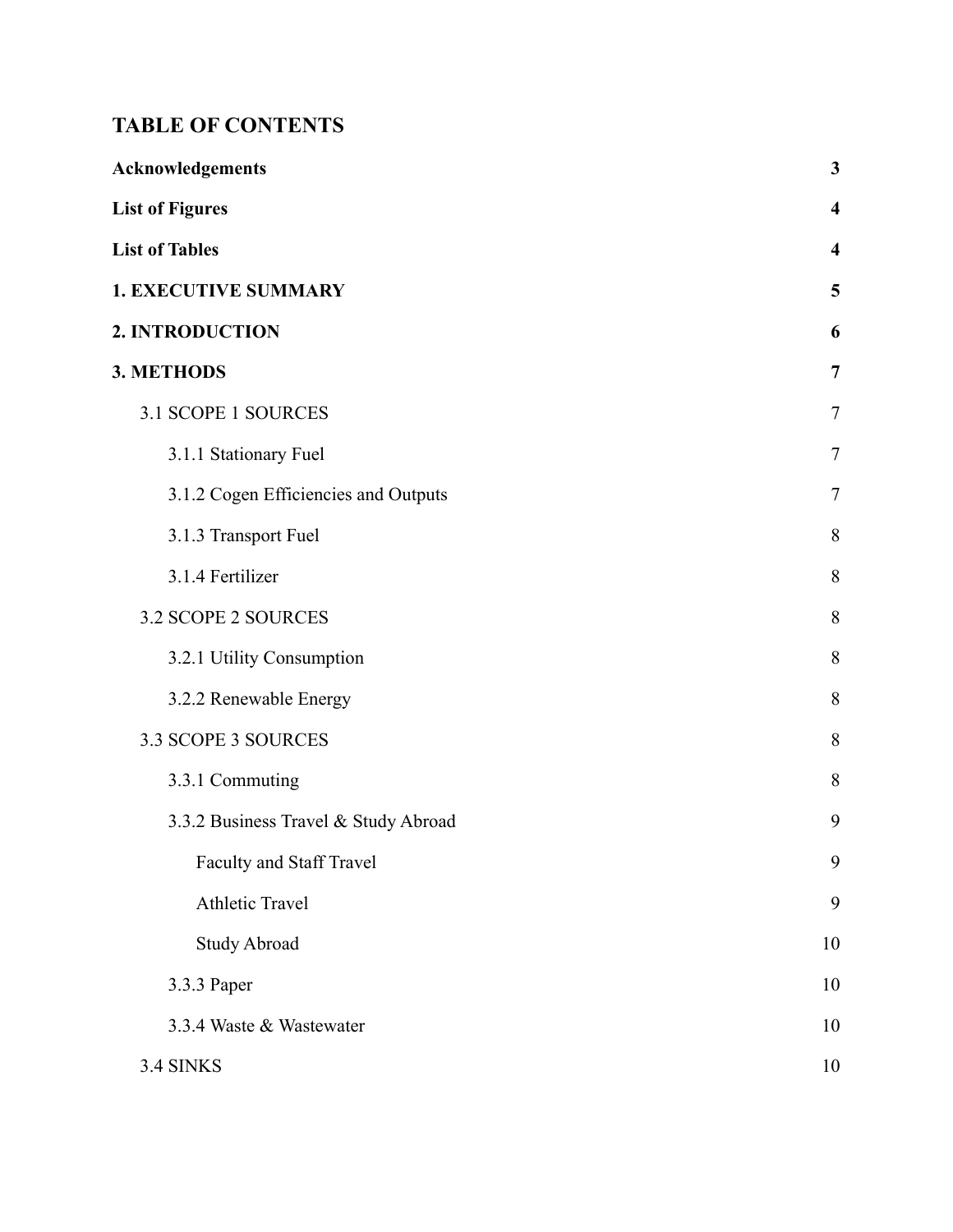| <b>3.5 EMISSIONS CALCULATIONS</b>                                         | 10 |
|---------------------------------------------------------------------------|----|
| <b>4. RESULTS</b>                                                         | 11 |
| 5. DISCUSSION                                                             | 13 |
| 5.1 MAJOR EMISSIONS                                                       | 13 |
| 5.1.1 Heating and Electricity                                             | 14 |
| 5.1.2 Travel                                                              | 15 |
| 5.2 MINOR EMISSIONS                                                       | 16 |
| 5.3 COMPARISON WITH OTHER UNIVERSITIES                                    | 16 |
| 5.4 METHOD CHALLENGES                                                     | 17 |
| 5.5 COVID-19 AND ITS EFFECT IN EMISSIONS                                  | 18 |
| 5.6 EXISTING ENVIRONMENTAL ASSETS                                         | 18 |
| 5.6.1 Physical Facilities                                                 | 18 |
| 5.6.2 Institutional Approaches                                            | 19 |
| <b>6. RECOMMENDATIONS</b>                                                 | 19 |
| <b>6.1 RENEWABLE ENERGY</b>                                               | 19 |
| <b>6.2 IMPROVED EFFICIENCY</b>                                            | 20 |
| <b>6.3 TRANSPORTATION</b>                                                 | 20 |
| <b>6.4 OFFSETS</b>                                                        | 20 |
| 7. CONCLUSION                                                             | 21 |
| <b>Appendix A: Acronyms</b>                                               | 22 |
| <b>Appendix C. University Statements Regarding COVID-19 (Coronavirus)</b> | 24 |
| <b>Appendix D: Previous GHG Inventories</b>                               | 28 |
| <b>Appendix E: References</b>                                             | 29 |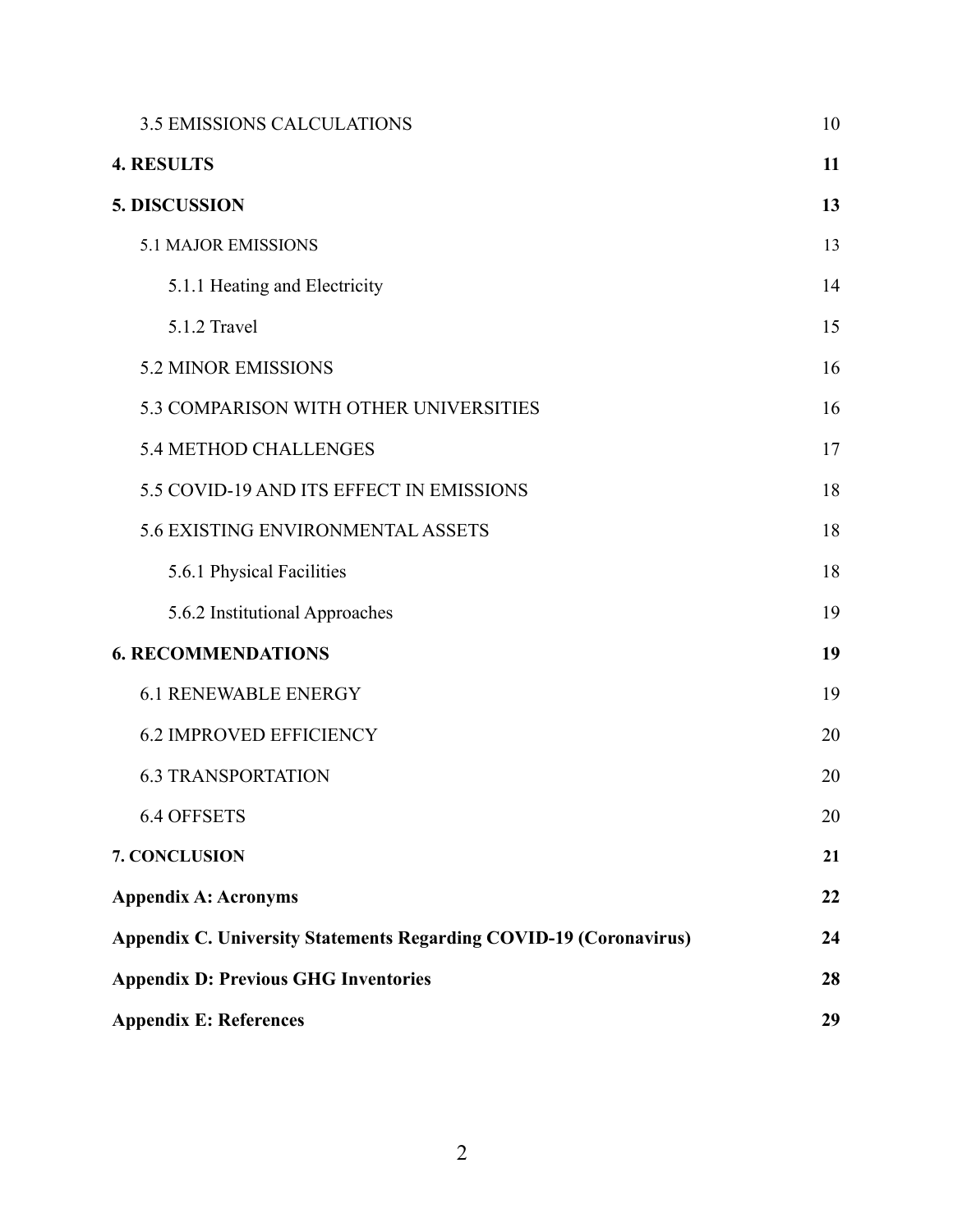#### <span id="page-3-0"></span>**Acknowledgements**

We would like to recognize those who compiled the previous greenhouse gas inventory reports at Duquesne University from 2006 through 2020. They are David Deal, Lindsay Baxter, Judy Baker, Talisha Cox, Rebecca Day, Kelsy Johnson, Jacob Levine, Patrick McKee, Philip McConnell, Meagan Morrissey, Nathan Ribar, Josh Snedden, Gretchen Sterba, Colin Whitsett, Abigail Ellert, Garrett Sharp, Carissa Lange and Dr. Stanley Kabala. We would also like to recognize Dr. David Kahler, Dr. John Stolz, Dr. Neil Brown and Mary Kate Ranii for all of their support. Funding of the inventories is provided through the Center for Environmental Research and Education at Duquesne University.

The greenhouse gas inventory is only possible with the cooperation of departments and personnel throughout Duquesne University. As such, we would like to thank:

- *●* Angela Chirumbolo, *Assistant Director of Institutional Research and Planning*
- *●* David Chismar, *Supervisor, Energy Management and Forecasting*
- Daniel Churma, *Campus Police Of icer - Department of Public Safety*
- Danielle Genemore, *Associate Director of Study Abroad Programs*
- *●* William Zilcosky, *Senior Director of Facility Services and Operations*
- Mark Johnson, *Plant Manager, Clearway Community Energy*
- *●* Kelly Knetzer, *Duquesne Account Manager, Of ice Depot*
- Kenneth Mann, *Director of Procurement & Payment Services*
- Mary Kate Ranii, *Program Administrator, Center for Environmental Research & Education*
- Stephen Scott, *Director of Print Services*
- *●* William Spangler, *Associate Dean for Undergraduate Programs and Academic Af airs, Palumbo-Donahue School of Business*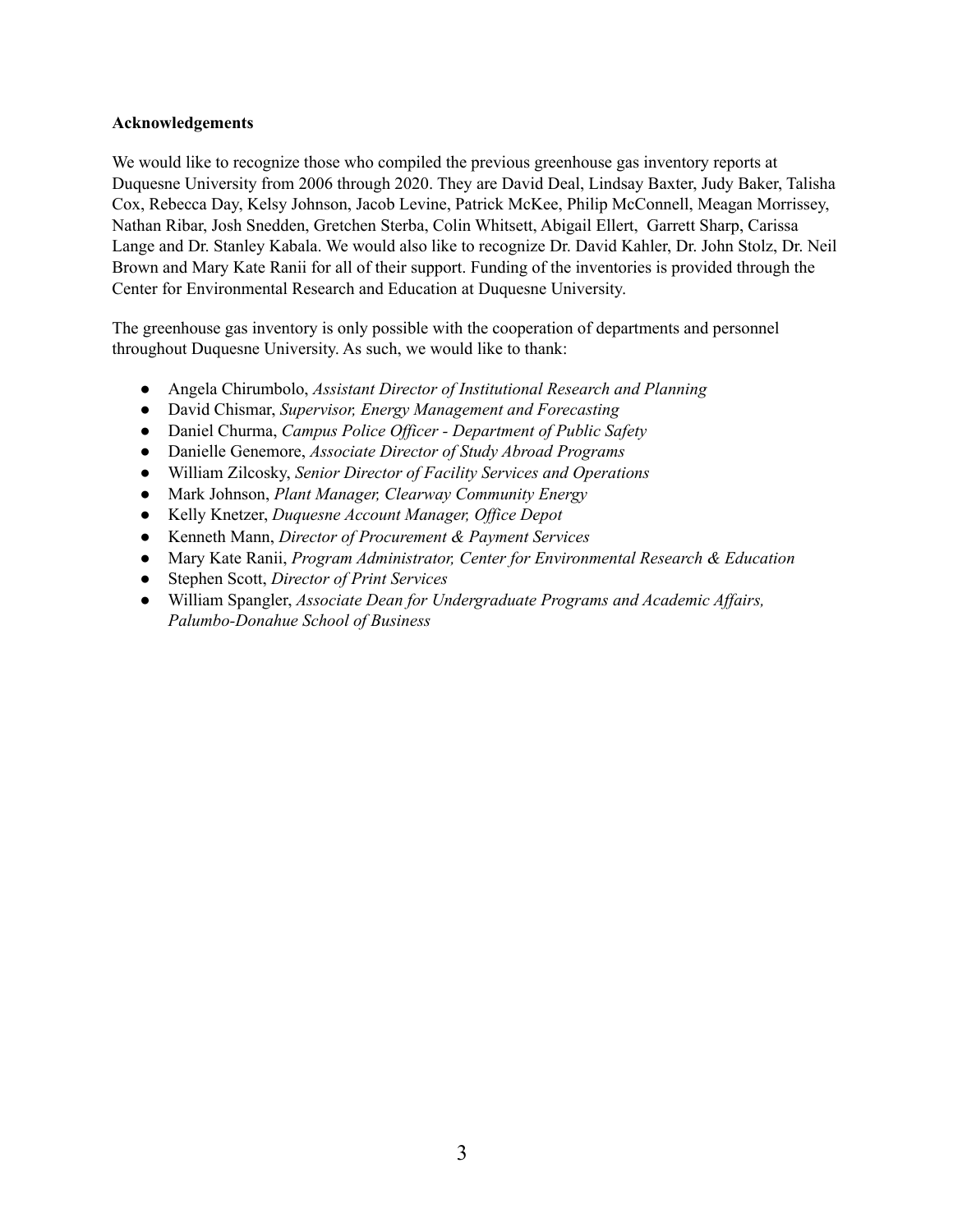#### <span id="page-4-0"></span>**List of Figures**

**Figure 1.** Distribution of FY21 GHG emissions by scope

**Figure 2.** Distribution of FY21 GHG emissions by source

**Figure 3:** Purchased electricity and renewable energy credits (kWh) from FY18 to FY21

**Figure 4**. Transportation-related GHG emissions (MT eCO<sub>2</sub>) from FY18 to FY21

#### <span id="page-4-1"></span>**List of Tables**

Table 1. Total and per weighted campus user GHG (MT eCO<sub>2</sub>) emissions from FY18 to FY21

**Table 2.** Major GHG emission sources and values (MT  $eCO<sub>2</sub>$ ) from FY18 to FY21

**Table 3.** Minor GHG emissions sources and values (MT  $eCO<sub>2</sub>$ ) from FY18 to FY21

**Table 4.** Recent GHG emissions of Duquesne University and other HECC universities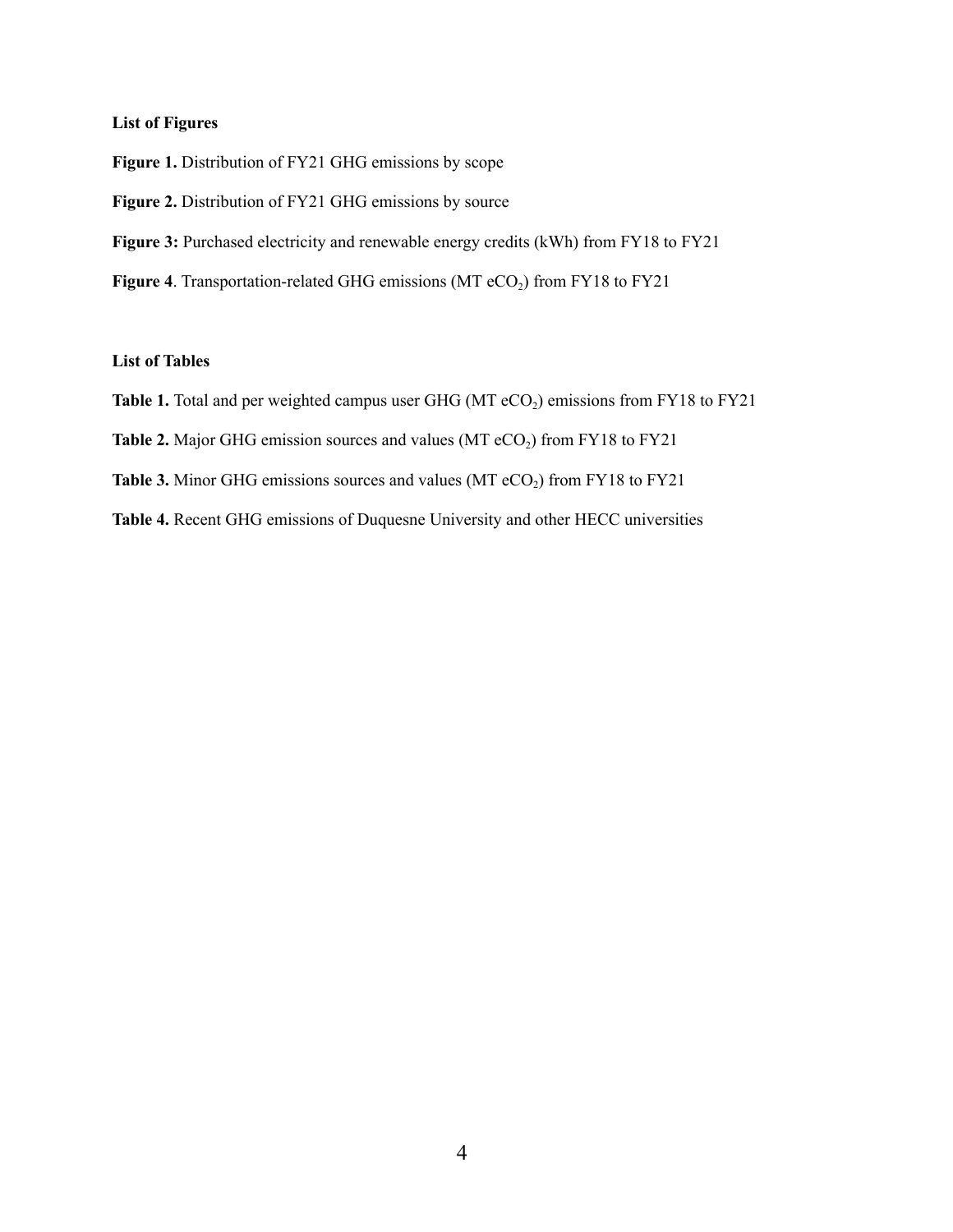#### <span id="page-5-0"></span>**1. EXECUTIVE SUMMARY**

The ninth greenhouse gas (GHG) emissions inventory was conducted for fiscal year 2021 (FY21), which began on July 1, 2020 and ended on June 30, 2021. Assembled by graduate assistants Gabriella Zuccolotto and Brianna Marks at the Center for Environmental Research and Education (CERE), these findings were compared with those derived from the previous inventories to assess trends in Duquesne University's GHG emissions. Furthermore, this inventory discusses options for reducing Duquesne's carbon footprint in future years.

Duquesne University's total GHG emissions were  $41,562.40$  MT eCO<sub>2</sub> for FY21. After calculating the full-time student equivalent and the full-time faculty/staff equivalents, SIMAP was able to generate the emissions per weighted campus user (WCU). This resulted in a carbon footprint of 5.07 MT  $eCO<sub>2</sub>$  per WCU in FY21. The largest contributor to Duquesne's GHG emissions was on-campus stationary combustion, which includes the natural gas cogeneration plant and auxiliary boilers. During FY21, the cogeneration plant accounted for 63.65% of Duquesne University's emissions. The second-largest contributor of GHG emissions during FY21 was student and employee commuting, which accounted for 19.72% of emissions, while purchased electricity (electricity not generated at the co-gen facility) accounted for 14.60% of emissions. However, emissions from purchased electricity do not count towards the reported total emissions, as they are offset entirely with renewable energy credits (RECs). Other emission sources, such as directly financed athletics and business travel, the university fleet, fertilizer, solid waste, wastewater and paper purchasing, contributed to total emissions, however these sources were comparatively insignificant.

Although Duquesne University began completing GHG inventories in 2006, assessing long-term trends in this data is difficult, as all fiscal years prior to 2018 utilized a different reporting methodology. However, the adoption of SIMAP as Duquesne's primary emissions calculation tool and implementation of a detailed protocol for data collection has allowed for standardization of GHG emission calculations. Therefore, this report, as well as future reports, will focus on changes in emissions from FY18 to present.

This inventory found that, compared to FY20, FY21 GHG emissions increased by 3.93%. FY20 experienced a 16.55% decrease in total emissions when compared to FY19, coinciding with students leaving campus and cancellation of all university travel in March 2020 in compliance with lockdown measures. As students gradually returned to campus through FY21, campus activity increased but was not yet operating at full capacity. The unique nature of the COVID-19 pandemic significantly impacted total reported emissions during FY20 and FY21, making it difficult to distinguish between GHG emissions variations from campus activity and emissions improvements purposefully made by the university. Despite these limitations to reporting, total emissions still appear to be decreasing when comparing pre-lockdown and post-lockdown emission values, with a 18.48% reduction observed between FY18 and FY21.

There are several measures Duquesne must take to ensure that future reductions continue to decrease. These steps could include (1) increasing the purchasing and use of renewable energy, (2) improving the energy and water efficiencies of campus facilities, (3) providing alternative transportation options for commuters and/or incentivizing them to utilize sustainable transportation, and (4) increasing composting or considering additional sinks/offsets that will help neutralize Scope 1 and Scope 3 GHG emissions.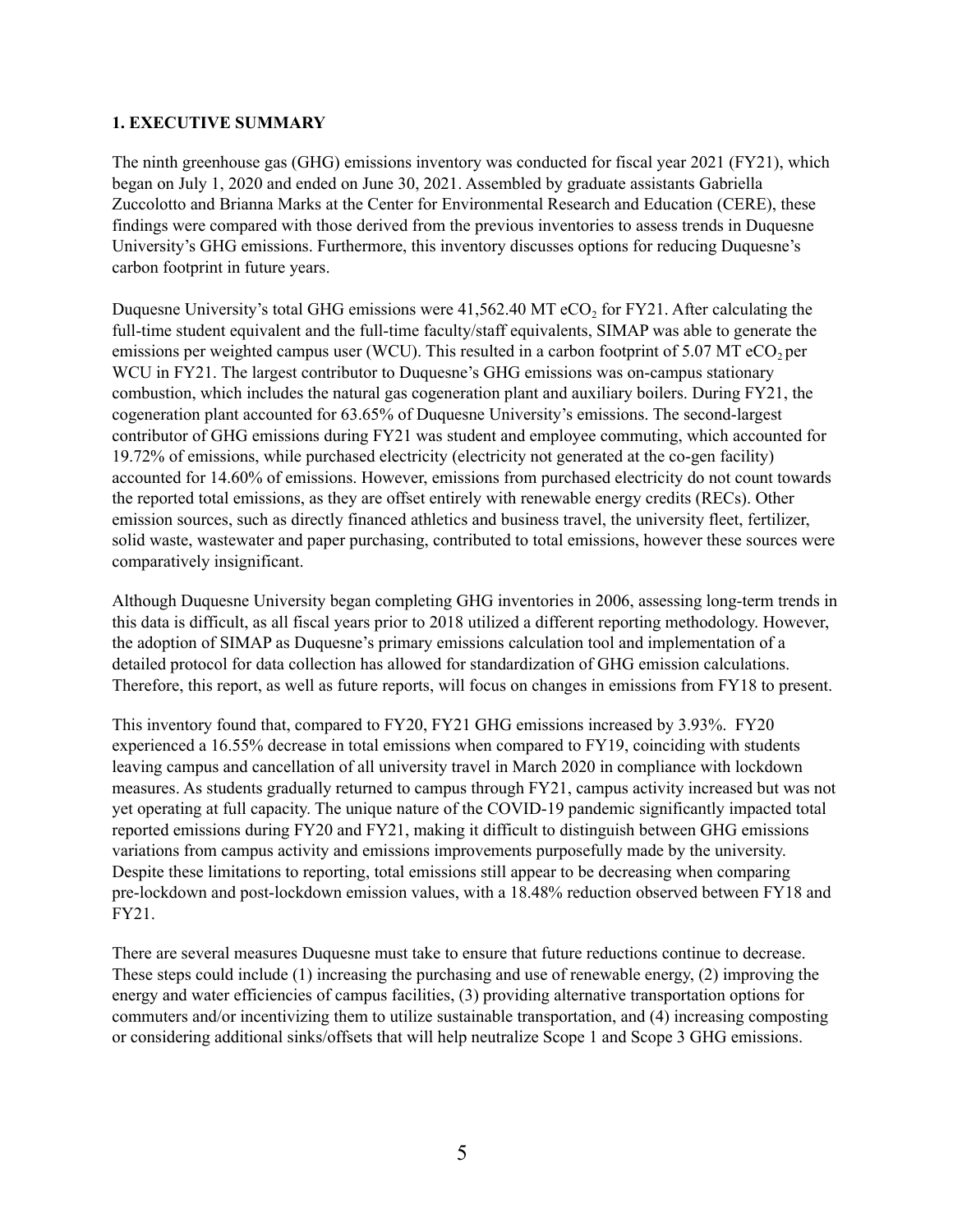#### <span id="page-6-0"></span>**2. INTRODUCTION**

As a partner of the nation's first EcoInnovation District, Duquesne University has committed to "creating an equitable and sustainable community."<sup>10</sup> Some of the EcoInnovation District goals include increasing compost rates, reducing pesticide use, increasing sustainable forms of transportation, and most importantly, reducing carbon emissions from waste disposal, transportation, and energy. <sup>10</sup> The university is also a member of the Pittsburgh 2030 District which, according to their website, is "an internationally recognized, locally driven strategic initiative of Green Building Alliance (GBA) that supports building owners and managers as they strive toward 50% reductions in energy use, water consumption, and transportation emissions by 2030, while improving indoor air quality." 20

In addition to Duquesne's commitment to Pittsburgh's EcoInnovation District and 2030 District, the University also promotes sustainability due to the Catholic Church's commitment to "the integrity of creation." 5,10,20 This idea is expressed on the University's sustainability webpage:

*At Duquesne, we work each day to find new ways to reduce our consumption of natural resources and to promote sustainable living. Achieving the goals of sustainability – whether through green operations, construction projects, research, academic coursework or community engagement initiatives – is one of the principal ways that we have been able to transform respect for the integrity of creation into action and honor our Catholic founding in the Spiritan tradition. 5*

Per Duquesne University's commitment to sustainability, the Center for Environmental Research and Education (CERE) conducted its first GHG emissions inventory in 2006. At the time, it served as the first completed GHG inventory by any university in Western Pennsylvania. This inventory provided campus officials, students, and community members with knowledge regarding the size and sources of Duquesne's GHG emissions. As a result of the inventory's success, Duquesne University decided to publish a GHG emissions inventory biennially to determine overall emission generation trends. To date, the University has published eight GHG inventory reports.

In 2019, it was determined that the GHG emissions inventory should be published annually rather than biennially. As such, plans were set in place to release a FY19 report in the spring of 2020. However, the COVID-19 pandemic hindered these plans, and as a result, FY19 and FY20 findings are both included in the eighth edition of Duquesne's GHG report. Going forward, reports will be released annually, beginning with this ninth edition.

While the purpose of the GHG emissions inventory is to provide the University with knowledge of their GHG emissions, the report also serves as a valuable tool for creating innovative solutions to reduce carbon emissions over time. Additionally, the report compares the most current inventory to previous inventories in an effort to track the University's progress towards its goal of achieving carbon neutrality.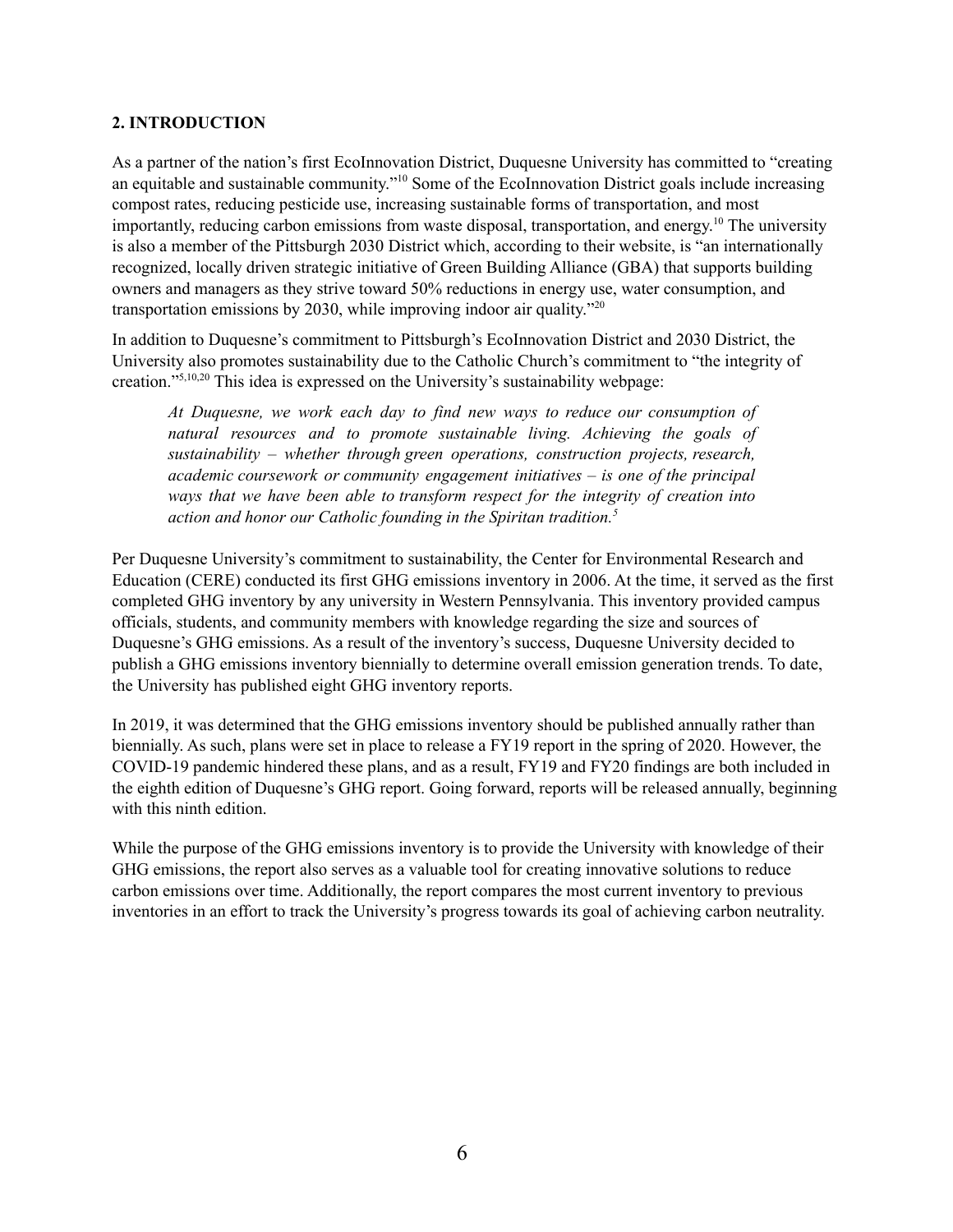## <span id="page-7-0"></span>**3. METHODS**

In 2017, the University of New Hampshire Sustainability Institute launched a new GHG emission inventory platform, the Sustainability Indicator Management & Analysis Platform (SIMAP). SIMAP uses state-of-the-art GHG emission knowledge and well-researched formulae to convert institutional data into emission figures.<sup>14</sup> This program was first used to complete the FY 2018 report after replacing an older version of similar software known as Clean Air-Cool Planet.

SIMAP categorizes data into four broad functional fields:<sup>14</sup>

- Scope 1: Direct emissions from sources owned and/or controlled by the University.
	- o Cogeneration facility, auxiliary boilers, combustion of fossil fuels in university-owned facilities or vehicles (campus fleet), and refrigerant use.
- Scope 2: Indirect emissions from sources neither owned nor operated by the University but whose products are directly linked to on-campus energy consumption.
	- o Purchased electricity, steam, chilled water, and renewable energy including renewable energy credits.
- Scope 3: Other emissions that are directly financed but are neither owned nor operated by the University or are otherwise linked to campus activities.
	- o Commuting, travel (by plane and bus), solid waste disposal, wastewater disposal, and paper usage.
	- Sinks: Projects on or off-campus that reduce the institutional carbon and/or nitrogen footprint.
		- o Compost, non-additional sequestration, and offsets (e.g. reforestation and biogas projects)

## <span id="page-7-2"></span><span id="page-7-1"></span>3.1 SCOPE 1 SOURCES

#### *3.1.1 Stationary Fuel*

On May 1, 2019, Duquesne University's Tri Generation facility (Energy Center) was sold to Clearway Energy, Inc. <sup>6</sup> While this transaction means that Duquesne no longer owns the Energy Center, the facility is still controlled and operated by Duquesne employees. As a result, the Energy Center remains classified under Scope I as a stationary fuel source for FY21.

Stationary fuel data were provided by David Chismar via a monthly Energy Center report. This report details the University's usage of natural gas by building. The natural gas usage at the Energy Center, and its associated boilers, were recorded into SIMAP as cogeneration natural gas. The remaining natural gas usage was then recorded in SIMAP as a non-cogeneration form of natural gas. The University's natural gas was reported in million cubic feet (MCF) and converted to million British Thermal Units (MMBTU).

#### <span id="page-7-3"></span>*3.1.2 Cogen Ef iciencies and Outputs*

Information regarding Cogen efficiencies and outputs was obtained by Mark Johnson via the Clearway Energy ECP Uptown Campus LLC – Monthly Production Report. The total electric usage in kWh and the total electrical efficiency and steam efficiency were recorded. Additionally,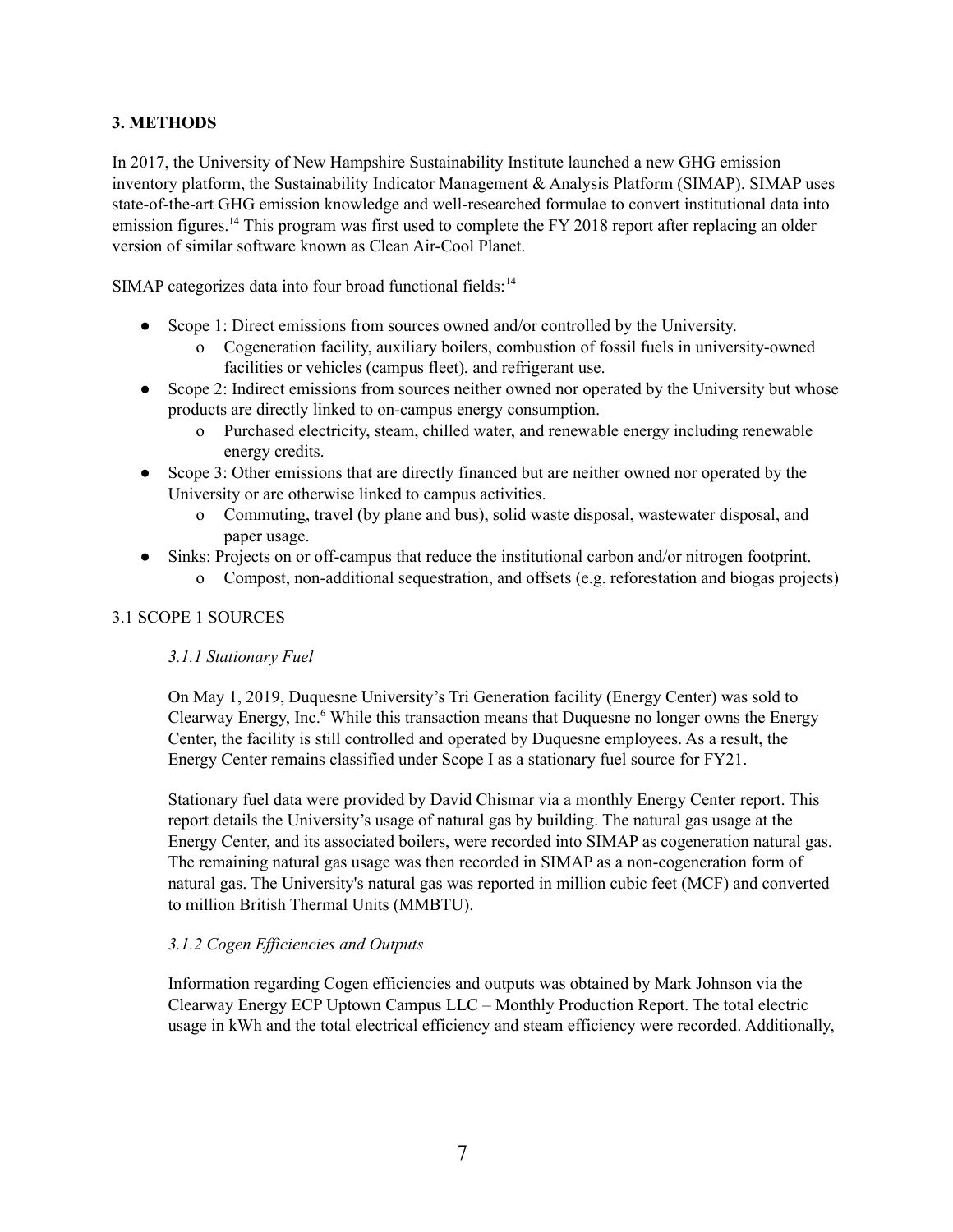steam usage was recorded in Mlbs and converted to MMBtu. This information was then entered into SIMAP.

## <span id="page-8-0"></span>*3.1.3 Transport Fuel*

Both Public Safety and Facilities Management were contacted regarding the university fleet, and these departments provided gasoline and diesel usage. Public Safety reported operation of 6 vehicles with a fuel economy of 11 mpg in FY21. It was stated that each vehicle traveled approximately 12,000 miles throughout the year. Thus, the Public Safety vehicles traveled approximately 72,000 miles throughout FY21 while consuming roughly 6,545 gallons of gasoline.

While Public Safety provided the total vehicle miles, Facilities Management provided the total dollar amount spent on gasoline and diesel fuel. Since SIMAP requires data to be entered in the form of U.S. gallons, the monetary gasoline value provided by Facilities Management was divided by the average price of regular gasoline for the Pittsburgh area. This value was obtained by the Energy Information Administration (EIA) and was calculated to be \$2.48 for FY21.<sup>19</sup> The same methodology was used to determine the total diesel miles, with the cost of diesel averaging \$2.78 for FY21.

## <span id="page-8-1"></span>*3.1.4 Fertilizer*

Fertilizer usage was received from Facilities Management in total bags purchased for FY21. According to Facilities Management, each bag weighed 50 lbs. The total amount of fertilizer used was converted into pounds and then entered into SIMAP.

## <span id="page-8-3"></span><span id="page-8-2"></span>3.2 SCOPE 2 SOURCES

## *3.2.1 Utility Consumption*

Purchased electricity was obtained through David Chismar via Duquesne University's Monthly Summary of Commodities report. This information was given in kWh, which was consistent with SIMAP reporting units. Steam and hot water were not recorded in SIMAP under Utility Consumption, as the cogeneration facility produces these utilities, and thus, fall under Scope 1.

#### <span id="page-8-4"></span>*3.2.2 Renewable Energy*

In 2020, Duquesne University renewed its Power Purchase Agreement with Direct Energy Business, LLC. The new contract, which supports 66,362 MWh of any national Green-e Energy certified REC, extends over 4 years resulting in a yearly offset of approximately 16,590.5 MWh. REC data is "Green-e" verified and entered as MWh in SIMAP.<sup>4</sup>

## <span id="page-8-6"></span><span id="page-8-5"></span>3.3 SCOPE 3 SOURCES

#### *3.3.1 Commuting*

Commuting information was obtained via the Duquesne University 2018 IMP Parking Memorandum.<sup>17</sup> This report provided an average number of commute days per week for both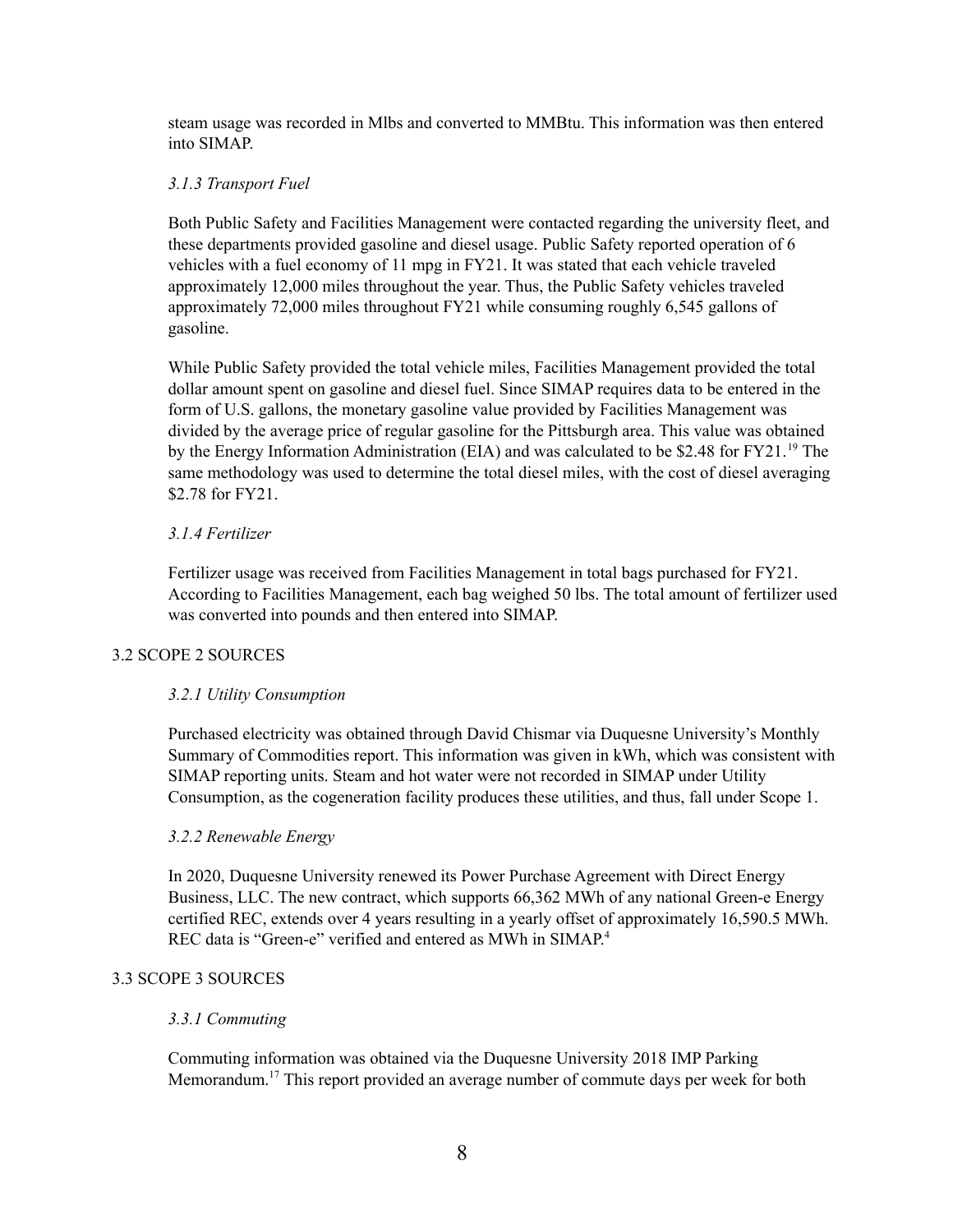students (4.6) and faculty and staff (4.5). These values were multiplied by 2 to generate the number of one-way trips per week (9.2 and 9.0), which is the measure required by SIMAP. The number of one-way student trips was multiplied by the total number of commuter students (both full-time and part-time) to generate the total number of one-way student trips per week. This same process was repeated to determine the total number of faculty and employee one-way trips. All institutional data used was obtained by Angela Chirumbolo from the Office of Institutional Research and Planning.

When entering data into SIMAP, student, faculty, and staff commuting were all recorded separately. This allowed the difference in percentages of commuting methods (e.g., automobile, bike, bus, carpool, walking, etc.) between students and employees to be accounted for, which is also detailed in the Parking Memorandum.

#### <span id="page-9-0"></span>*3.3.2 Business Travel & Study Abroad*

This category comprises four subgroups: (1) faculty, and staff travel, (2) athletic air travel, (3) athletic bus travel, and (4) study abroad travel. Subgroups 1-3 are referred to as "Other Directly Financed Travel" throughout this GHG inventory, while subgroup 4 is denoted "Air Travel." This categorization is a direct result of the restraints imposed from the predetermined SIMAP categories. Additionally, SIMAP requires faculty and staff travel to be entered as either passenger miles or U.S. Dollars. Previous inventories reported data as passenger miles, which has been used again for FY21.

#### <span id="page-9-1"></span>Faculty and Staff Travel

The amount of money spent for faculty and staff travel was obtained by Kenneth Mann from Procurement and Payment Services. This value was converted to passenger miles using the average Standard Industry Fare Level (SIFL) for FY21 (\$0.1682 per mile).<sup>11,12</sup> The average miles flown were estimated to be between 501 and 1500 miles per trip.

#### <span id="page-9-2"></span>Athletic Travel

Athletic travel was obtained from the Duquesne University Athletic webpage by analyzing all athletic schedules. When two or more events were scheduled 1-2 days apart, on the weekend, or during a University break, it was assumed that the team would not return to Duquesne in between. It was also assumed that any event located further than 8 hours away would require air transportation. Ground travel was calculated as round-trip miles via a diesel charter bus. All teams, excluding football, were assumed to have utilized one bus, while football is known to use two buses for game travel. The number of ground miles was obtained from *Google Maps*.

Along with faculty and staff travel, the amount of money spent on athletic air travel was also obtained from Kenneth Mann from Procurement and Payment Services. Similarly, the amount of money spent on athletic air travel was converted to passenger miles using the average SIFL of FY21. 11,12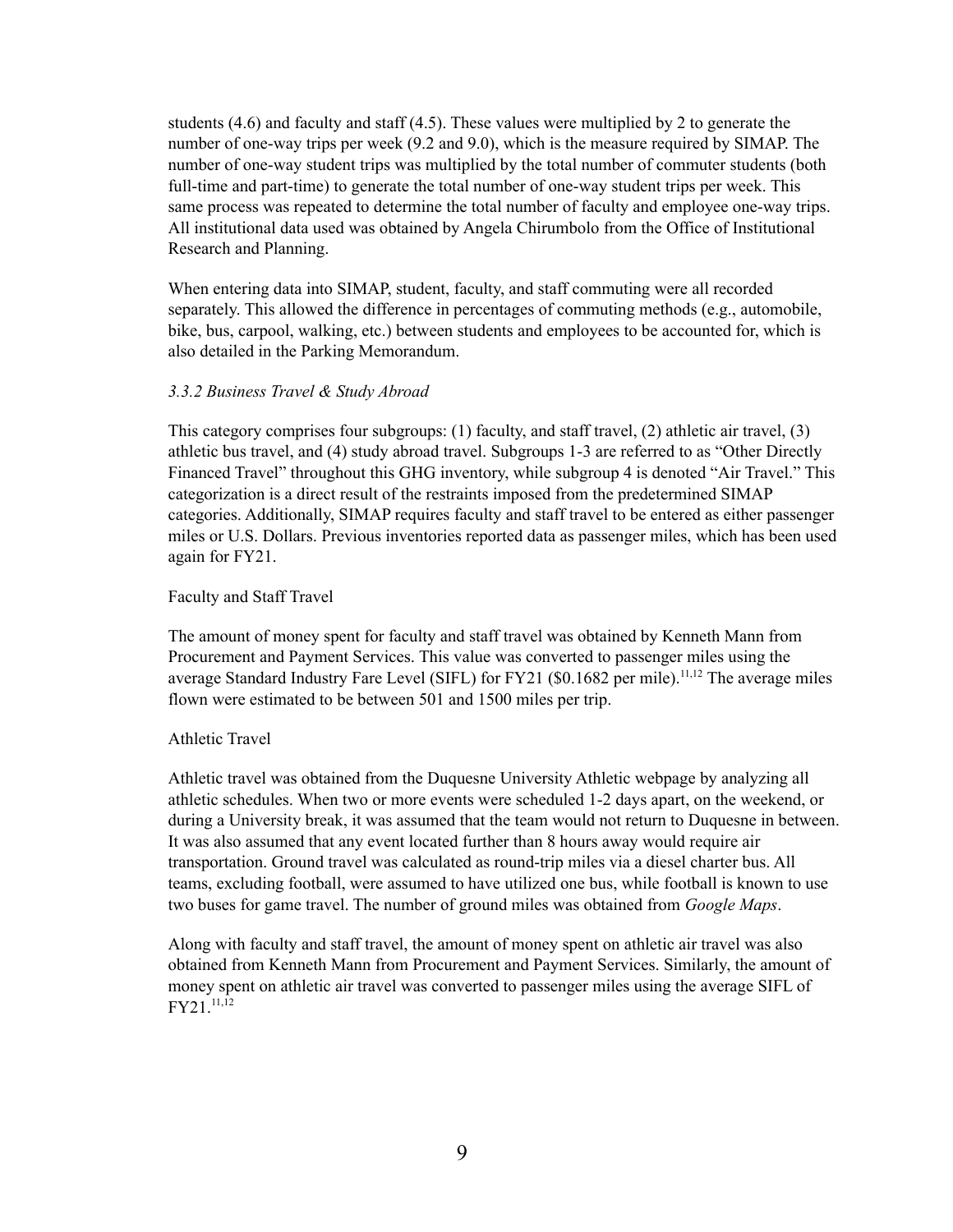#### <span id="page-10-0"></span>Study Abroad

Study abroad data were obtained from the Study Abroad Office and the Palumbo-Donahue School of Business for all semester and summer trips that occurred during FY21. Due to the on-going COVID-19 pandemic, university travel abroad was restricted throughout FY21. Therefore, no study abroad data was reported for this inventory.

### <span id="page-10-1"></span>*3.3.3 Paper*

In previous GHG inventories, paper usage was provided by the Duquesne Print Shop and Receiving offices. Beginning in FY21, paper purchasing at Duquesne became the responsibility of individual departments. Each department now purchases paper from Office Depot through the university's Office Depot representative, Kelly Knetzer. Data for university department paper purchasing was provided by Kelly in the Green Usage Report. Weight of paper purchased was obtained from the Green Usage Report, and paper was assumed to contain 30% recycled content. However, the Duquesne Print Shop still purchased paper individually and provided the number of reams purchased during FY21. Weight of paper reams purchased by the Print Shop was assumed to be 2 lbs each with the same percentage of recycled content. Thus, to generate the total weight of paper used by the Print Shop, the total number of reams purchased by Duquesne University Print Shop was multiplied by 2 lbs. This number was then added to the total weight of 30% recycled content paper purchased through Office Depot to obtain the total weight of paper purchased by the university.

## <span id="page-10-2"></span>*3.3.4 Waste & Wastewater*

Facilities Management provided the quantity of waste, in short ton, to a landfill during FY21. Wastewater generation was also obtained from Facilities Management and recorded in gallons in SIMAP. Emissions from wastewater generation result from treatment method(s) used at the designated treatment facility. The Allegheny County Sanitary Authority treats wastewater using anaerobic digestion. 2

## <span id="page-10-3"></span>3.4 SINKS

In 2011, Duquesne University began partnering with AgRecycle - Pennsylvania's largest composting company. <sup>1</sup> As a result, food waste from Duquesne's dining halls is collected and composted via this third party. Composting of dining waste was obtained from Facilities Management and was recorded in SIMAP in short tons. Continuing with the precedent set by the GHG inventories from FY18-20, composting data are also reported for FY21.

#### <span id="page-10-4"></span>3.5 EMISSIONS CALCULATIONS

SIMAP calculates GHG emissions values using the most recent version of emission factors. Updated emissions factors are released annually, with the most recent update (2021 version) released in February 2022.<sup>14</sup> These updates help to improve the accuracy of reported emissions, however, they also make it difficult to assess changes in GHG emissions from year-to-year. All emissions values discussed in this report, including those from FY18, FY19 and FY20, were calculated using the 2021 version of emissions factors, as well as the fifth Assessment Report (AR5) of the United Nations Intergovernmental Panel on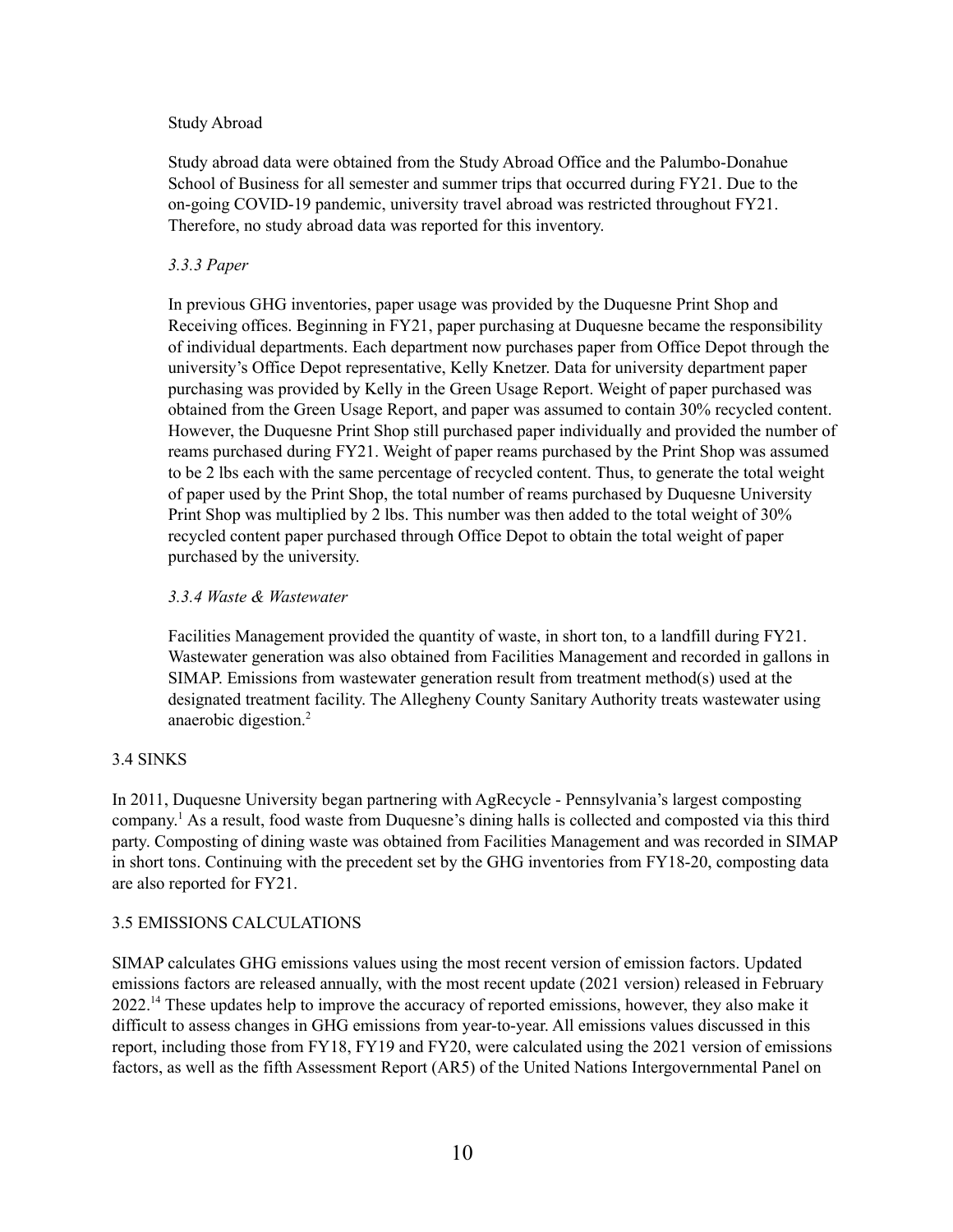Climate Change (IPCC) 100-year version for global warming potential, Bureau of Transportation Statistics (BTS) version of air travel cost conversion and a radiative forcing value of 2.7. It should be noted that, because the recommended calculation factors have been updated, the total emissions values discussed in this report for FY18, FY19 and FY20 will not match the total emissions values reported in the seventh and eighth GHG inventories.

Additionally, SIMAP calculates Scope 2 emissions based on both a location-based and a market-based approach.<sup>14</sup> These approaches vary based on how they account for market-purchases, such as renewable energy credits (RECs). The location based-approach produces emissions values based on eGrid regions and does not account for RECs, while the market-based approach does account for RECs. Because Duquesne University purchases enough RECs to cover their annual purchased electricity, the total emissions values reported in this inventory for FY18 to FY21 (Table 1) were calculated using the Scope 2 market-based approach.

## <span id="page-11-0"></span>**4. RESULTS**

Duquesne University's total GHG emissions for FY21 were 41,562.40 metric tons of carbon dioxide equivalent (MT eCO<sub>2</sub>), equaling 5.07 MT eCO<sub>2</sub> per weighted campus user. In FY21, 63.87% of emissions  $(31,060.53$  MT eCO<sub>2</sub>) were attributed to Scope 1 sources, 14.60% of emissions (7,097.93 MT eCO<sub>2</sub>) were attributed to Scope 2 sources, and  $21.53\%$  of emissions (10,469.14 MT eCO<sub>2</sub>) were attributed to Scope 3 sources (Figure 1). To ensure that Scope 2 values were represented appropriately, consideration of RECs was disregarded when generating these figures.



**Figure 1.** Distribution of FY21 GHG emissions by scope

When broken down individually, the source that produced the most emissions during FY21 was the Co-generation Facility on Duquesne's campus. Emissions from this source made up 63.53% of the total emissions (30,951.58 MT  $eCO<sub>2</sub>$ ) for FY21. All sources considered to be "minor emissions sources" were grouped together in this chart and labeled as such. This group comprised 0.65% of total FY21 emissions  $(317.37 \text{ MT } eCO<sub>2</sub>)$ . The lowest source of emissions was Directly Financed Air Travel, which made up 0.57% of total emissions (276.09 MT  $eCO<sub>2</sub>$ ) for this fiscal year (Figure 2).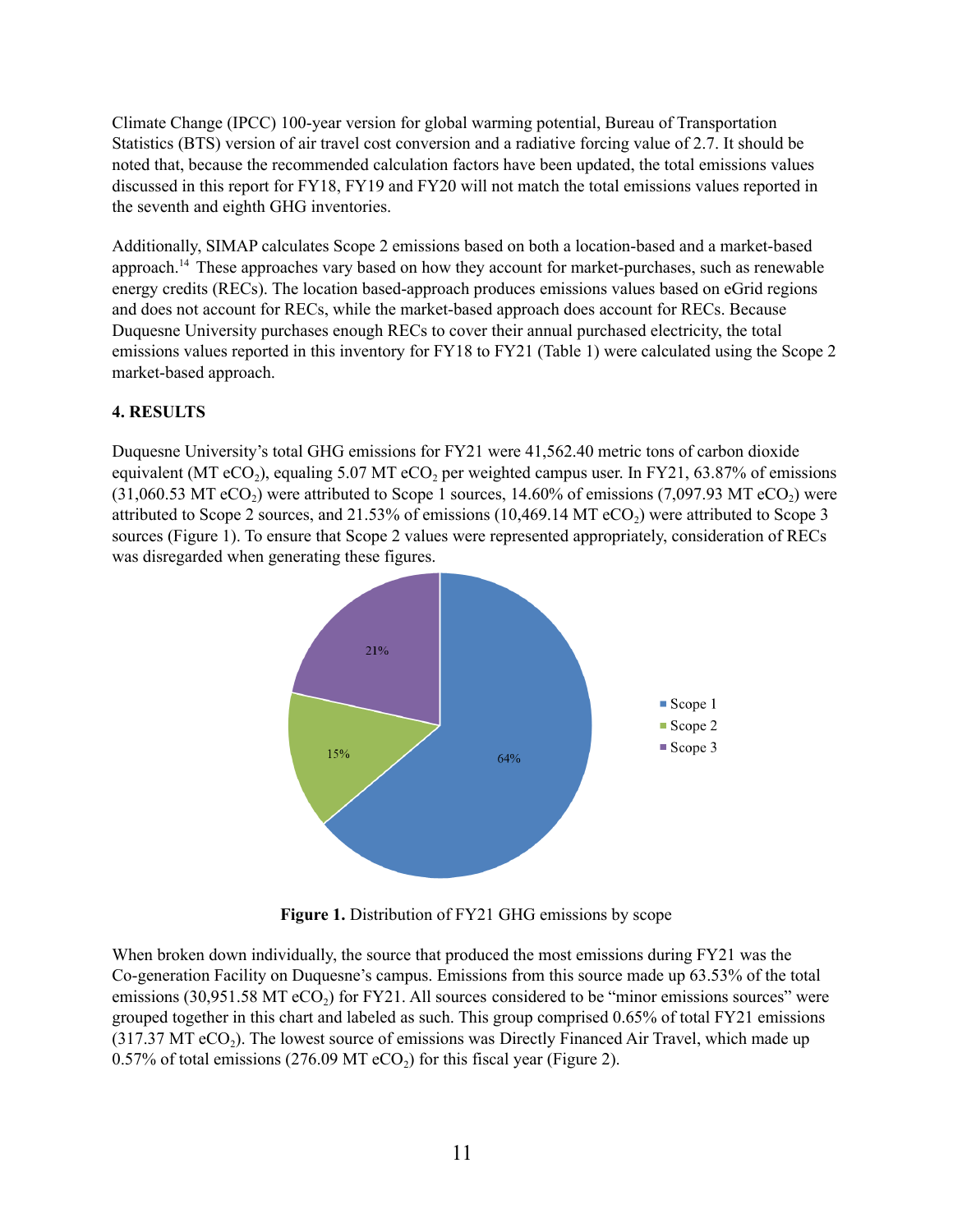

**Figure 2.** Distribution of FY21 GHG emissions by source

Stationary combustion from Duquesne's cogeneration facility has consistently been the university's largest source of GHG emissions over time. In FY21, Duquesne University consumed 539,034 MCF of natural gas, and the cogeneration facility produced 29,593,643.00 kWh of electricity and 241,775 Mlbs of steam. This production of electricity and heat from the cogeneration facility accounted for 63.65% of GHG emissions for FY21 (Figure 2). In FY21, an additional 15,522,321 kWh of electricity was purchased to supplement the electricity produced by the cogeneration facility. However, this additional electricity was counterbalanced by the purchasing of 16,590,500 kWh worth of RECs (Figure 3), resulting in net-0 Scope 2 emissions.

Emissions related to travel represent a significant portion of Duquesne University's total emissions each year. Duquesne has a variety of transportation related emissions including commuting, study abroad air travel, and other directly financed travel (faculty/staff business travel and athletic travel). These sources contributed 9,863.48 MT  $eCO<sub>2</sub>$  in FY21, which accounted for 23.99% of Duquesne's GHG emissions. Commuting was responsible for the majority of transportation emissions in FY21 at 97.20%.

Minor emissions sources of university GHG emissions include university fleet vehicle usage, fertilizer usage, wastewater production, office paper usage, and solid waste production. These sources are considered minor emissions as the totals of these categories constitute less than 1.00% of the total university GHG emissions each fiscal year. In FY21, minor emissions sources made up 0.653% of total campus emissions (317.37 MT  $eCO<sub>2</sub>$ ). The largest contributor out of this group was university fleet vehicle usage, which resulted in 108.47 MT  $eCO<sub>2</sub>$  for FY21. Fertilizer contributed the least emission with only  $0.48$  MT  $3CO<sub>2</sub>$  throughout the fiscal year.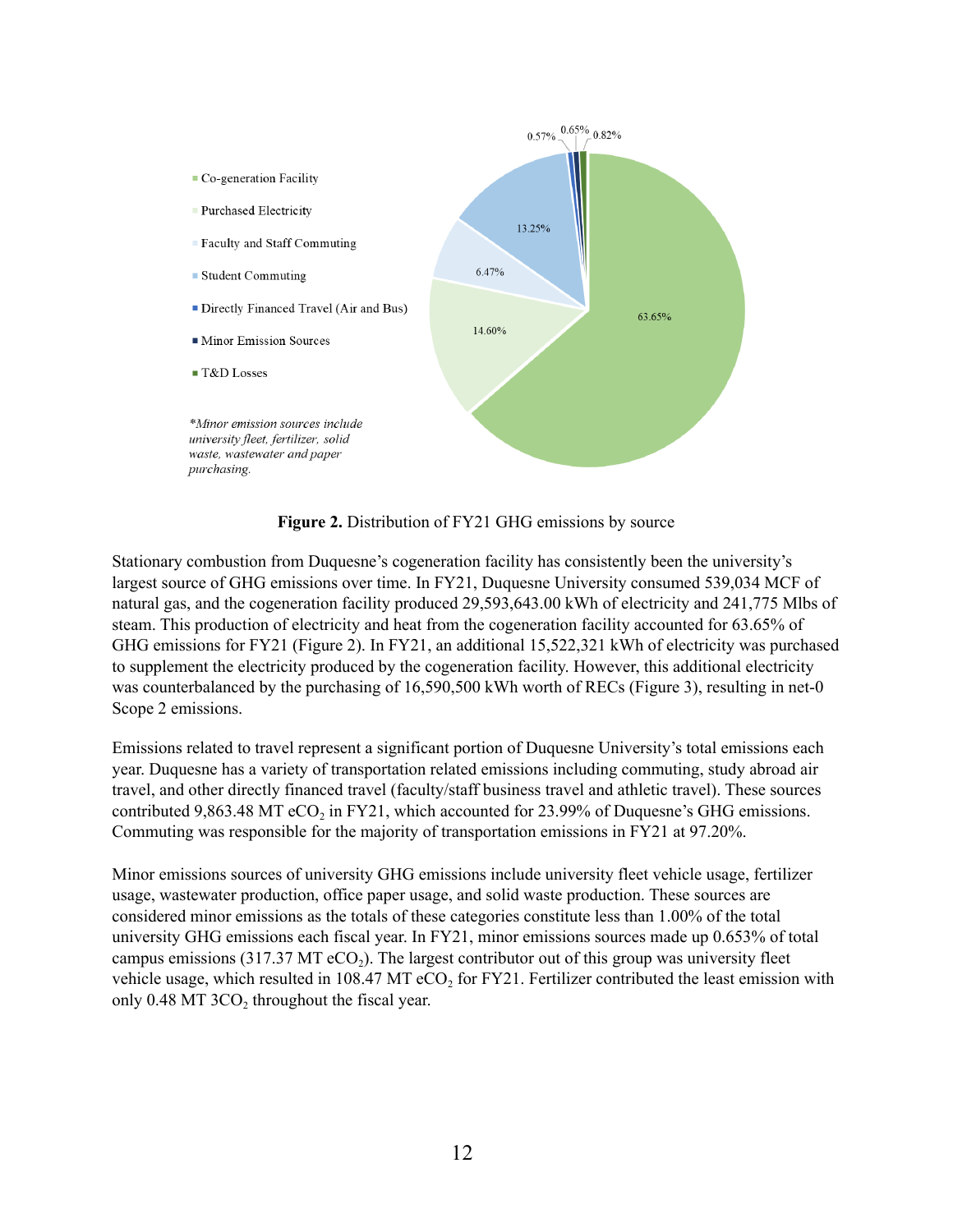## <span id="page-13-0"></span>**5. DISCUSSION**

Using the 2021 version of emissions calculation factors, emissions for FY18, FY19, FY20 and FY21 were 50,986.49 MT eCO<sub>2</sub>, 47,918.57MT eCO<sub>2</sub>, 39,989.18 MT eCO<sub>2</sub> and 41,562.40 MT eCO<sub>2</sub>, respectively (Table 1). FY19 observed a 6.02% decrease when compared to FY18, and FY20 observed a 16.55% decrease when compared to FY19. The dramatic decrease in emissions from FY19 to FY20 coincides with lockdown measures associated with the COVID-19 pandemic, which resulted in limited campus activity. As lockdown measures were reduced and students returned to campus for the 2020-2021 academic year, emission levels rose, with an observed increase of 3.93% from FY20 to FY21. Despite this increase, overall emission levels appear to be trending downward with an observed decrease of 18.48% between FY18 and FY21. However, Duquesne campus activities have not completely returned to pre-COVID levels, as study abroad and athletics travel were limited throughout FY21. This could still be contributing to the sustained lower emissions of FY21 compared to FY18.

| <b>Fiscal Year</b> | <b>Total Emissions (MT eCO<sub>2</sub>)</b> | <b>Emissions Per Weighted Campus</b><br>User (MT $eCO2$ ) |
|--------------------|---------------------------------------------|-----------------------------------------------------------|
| 2018               | 50,986.49                                   | 5.59                                                      |
| 2019               | 47,918.57                                   | 5.31                                                      |
| 2020               | 39,989.18                                   | 4.40                                                      |
| 2021               | 41,562.40                                   | 5.07                                                      |

**Table 1.** Total and per weighted campus user GHG (MT eCO<sub>2</sub>) emissions from FY18 to FY21

## <span id="page-13-1"></span>5.1 MAJOR EMISSIONS

Major emissions sources of university GHG emissions include the heating and electricity related sources such as stationary combustion at the cogeneration facility and purchased electricity in addition to travel related sources, such as commuting, study abroad travel and other directly financed travel. These sources consistently make up the majority of Duquesne Universities total GHG emissions each fiscal year. In FY21, major emissions sources comprised 98.20% of total campus emissions. A 4.29% increase in major emissions was seen from FY20 to FY21, with 39,135.35 MT eCO<sub>2</sub> in FY20 (Table 2). A decrease in major emissions is observed from FY18 to FY21, with totals dropping  $18.33\%$  from 49,973.17 MTeCO<sub>2</sub> in FY18 to 40,815.06 MT eCO<sub>2</sub> in FY21. This supports an overall decreasing trend in emissions over time.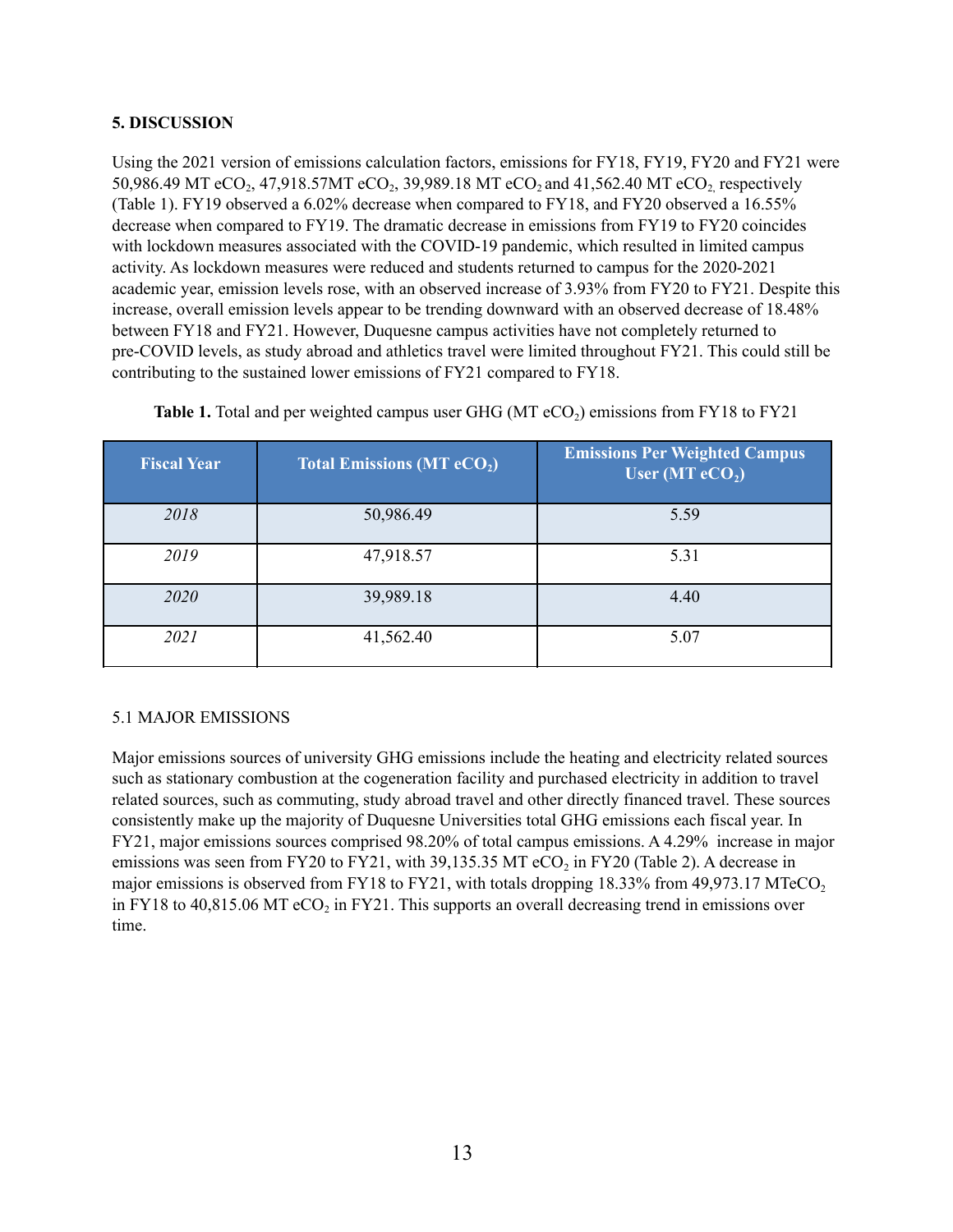| <b>Emission Source</b><br>Category       | <b>FY18 Emissions</b><br>$(MT \, eCO2)$ | <b>FY19 Emissions</b><br>$(MT \, eCO2)$ | <b>FY20 Emissions</b><br>$(MT \t{e}CO2)$ | <b>FY21 Emissions</b><br>$(MT \t{e} \overline{\text{CO}_2})$ |
|------------------------------------------|-----------------------------------------|-----------------------------------------|------------------------------------------|--------------------------------------------------------------|
| Cogeneration<br>Facility                 | 37,384.87                               | 33,015.44                               | 25,985.18                                | 30,951.58                                                    |
| <i>*Purchased</i><br>Electricity         | 9,705.82                                | 8,016.01                                | 7,277.47                                 | 7,097.93                                                     |
| Commuting                                | 7,392.42                                | 9,956.00                                | 9,986.65                                 | 9,587.39                                                     |
| Study Abroad<br><b>Travel</b>            | 2,777.80                                | 1,916.55                                | 991.19                                   | 0.00                                                         |
| Other Directly<br><b>Financed Travel</b> | 2,418.08                                | 2,153.78                                | 2,172.33                                 | 276.09                                                       |

**Table 2.** Major GHG emission sources and values (MT  $eCO<sub>2</sub>$ ) from FY18 to FY21

\*Values for purchased electricity in Table 2 are completely offset by REC purchasing and are not included *in the calculation of total emissions.*

## <span id="page-14-0"></span>*5.1.1 Heating and Electricity*

A 21.29% decrease in stationary combustion emissions occurred from FY19 to FY20, likely due to COVID-19 lockdown measures in March of 2020. As students returned to campus throughout the 2021 fiscal year, emissions from the cogeneration plant rose, increasing 19.11% from FY20 to FY21. Emissions from purchased electricity fluctuate yearly, with a 2.47% decrease observed from FY20 to FY21 (Figure 3). REC purchasing decreased by 4,581.9 MWh in FY20 after a new four-year contract with Direct Energy Business, LLC was signed. This level was maintained in FY21. It is worth noting that over the past four fiscal years, emissions from purchased electricity were entirely offset by REC purchases, resulting in net-0 Scope 2 emissions.



**Figure 3:** Purchased electricity and renewable energy credits (kWh) from FY18 to FY21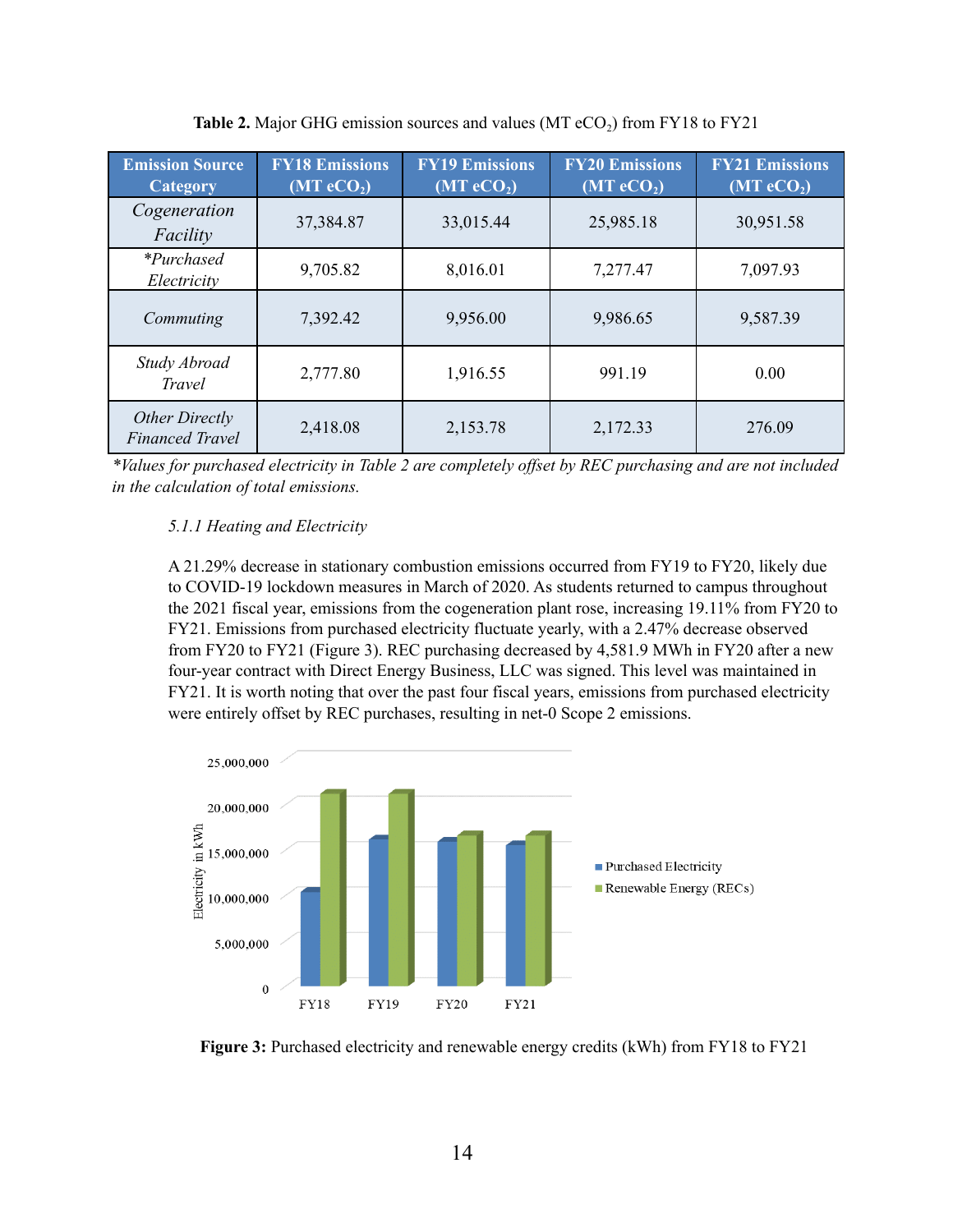#### <span id="page-15-0"></span>*5.1.2 Travel*

Commuting emissions decreased 3.99% from FY20 to FY21. Variations in commuting emissions fluctuate depending on enrollment, and SIMAP's methodology was unable to remove the months during FY20, where commuting ceased due to lockdown. This can be seen in the 0.31% increase in commuting that occurred from FY19 to FY20, despite the fact that no commuting took place during lockdown. SIMAP was also unable to account for hybrid-learning during FY21, which reduced the number of commuter trips students and employees were making to campus. Due to this limitation, it is likely that emissions from commuting are being over-reported in FY20 and FY21. Additionally, emission calculations are based on the average number of one-way commuter trips, which were reported in the 2018 parking memorandum. <sup>17</sup> The creation of the 2018 parking memorandum significantly improved previous methodology for calculating commuting emissions. However, a new memorandum has not been produced since, and therefore, these averages may no longer accurately represent commuting behavior in FY21.

In the FY18 and FY19 inventories, study abroad air travel was a major source of GHG emissions for Duquesne University. However, reduced emissions were reported from study abroad air travel in FY20 - specifically cancellation of the "May-mester" program - and no emissions reported in this category in FY21 due to restrictions from the COVID-19 pandemic (Figure 4). Emissions from other directly financed travel, which includes air and bus travel for business and athletics, were also significantly impacted by COVID-19 travel restrictions, with a 87.29% decrease observed from FY20 to FY21.



**Figure** 4. Transportation-related GHG emissions  $(MT \, eCO<sub>2</sub>)$  from FY18 to FY21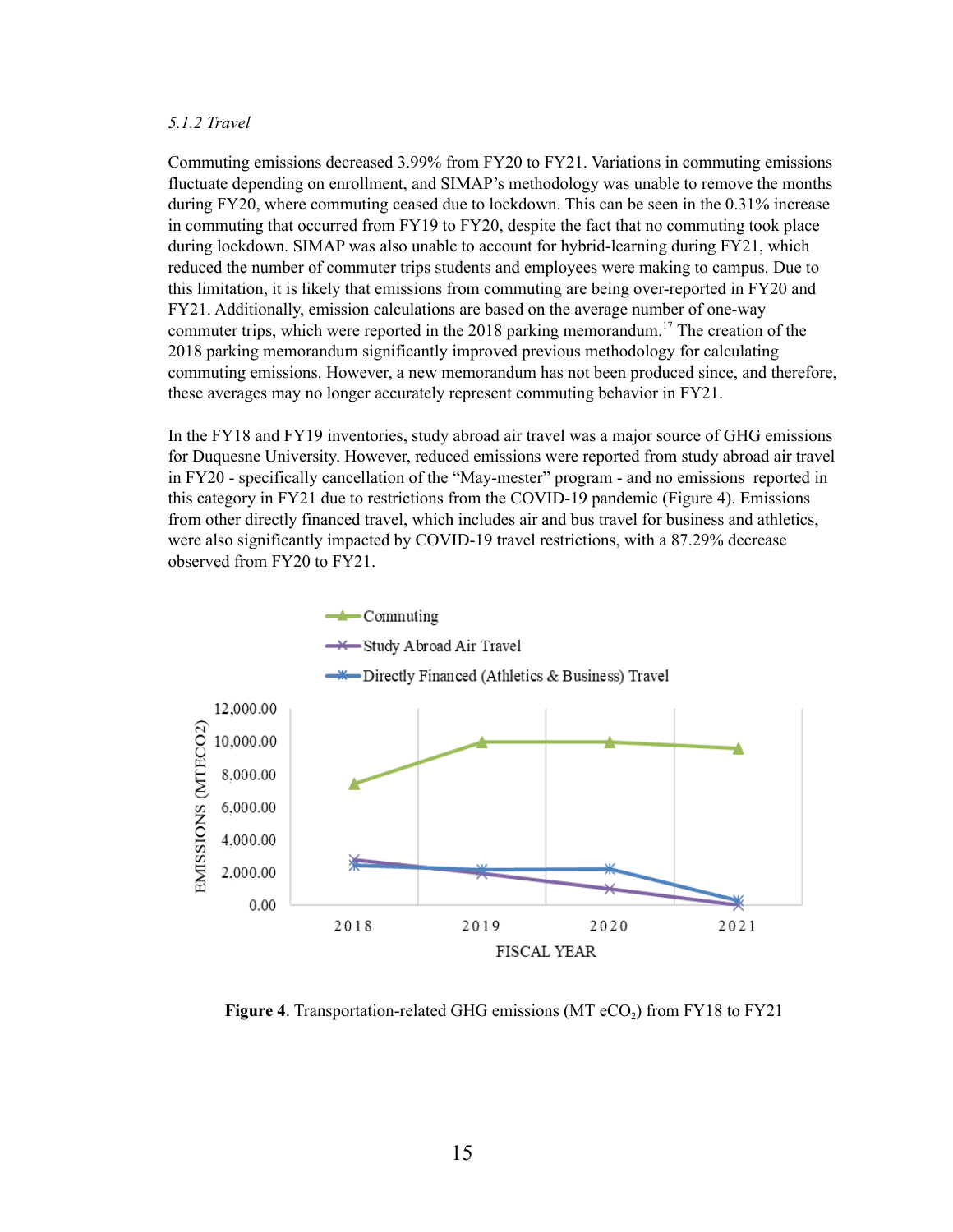## <span id="page-16-0"></span>5.2 MINOR EMISSIONS

Minor emissions for FY21 show a decrease of 23.14% compared to FY20, with totals of 412.94 MT eCO<sub>2</sub> in FY20 and 317.37 MT  $eCO<sub>2</sub>$  in FY21. A larger reduction in minor emissions of 38.37% was seen from FY18 (514.96 MT  $eCO<sub>2</sub>$ ) to FY21. University fleet vehicle usage produced the most emissions in FY21 at 108.47 MT eCO<sub>2</sub> (Table 3). This is not consistent with previous years which showed solid waste or wastewater as the highest minor emission sources. Minor emissions in FY21 comprised the smallest percentage of total emissions compared to the other three years. This fiscal year also had the smallest total of minor emissions compared to other years. This is evident in the emissions calculated for each source, as all except for office paper usage are less than previous years.

| <b>Emissions Source Category</b>        | <b>FY18</b> | <b>FY19</b> | <b>FY20</b> | <b>FY21</b> |
|-----------------------------------------|-------------|-------------|-------------|-------------|
| Mobile Combustion - Fleet Vehicle Usage | 130.04      | 120.25      | 127.98      | 108.47      |
| <b>Fugitive Emissions - Fertilizer</b>  | 1.00        | 0.84        | 0.84        | 0.48        |
| Wastewater                              | 174.24      | 158.88      | 121.58      | 98.21       |
| Office Paper - Usage                    | 18.71       | 15.28       | 11.77       | 12.99       |
| Solid Waste                             | 190.97      | 150.59      | 150.77      | 97 22       |
| <b>Total</b>                            | 514.96      | 445.84      | 412.94      | 317.37      |
| <b>Percentage of Total Emissions</b>    | 0.848%      | $0.797\%$   | $0.874\%$   | $0.653\%$   |

**Table 3.** Minor GHG emissions sources and values (MT  $eCO<sub>2</sub>$ ) from FY18 to FY21

## <span id="page-16-1"></span>5.3 COMPARISON WITH OTHER UNIVERSITIES

In an effort to gauge Duquesne University's GHG emissions, Duquesne was compared to other universities affiliated with the Pittsburgh Higher Education Climate Consortium (HECC). HECC is a partnership between 10 Pittsburgh institutions of higher education that "actively collaborate to reduce greenhouse gas emissions'', according to their website. The most recent GHG inventories from three HECC-affiliated universities, Carnegie Mellon University, Penn State Center Pittsburgh and University of Pittsburgh, were compared to Duquesne University.

Duquesne University ranks third in lowest GHG emissions per full-time equivalent (FTE) user behind Carnegie Mellon University and Penn State Center Pittsburgh, which is composed of multiple Penn State branch campuses. However, Penn State Center Pittsburgh has significantly less FTE users (3,051) compared to Duquesne (9,636). It should also be noted that although Duquesne is not the smallest university on the list in terms of FTE users, it is geographically the smallest campus on the list, with an area of only 48 acres.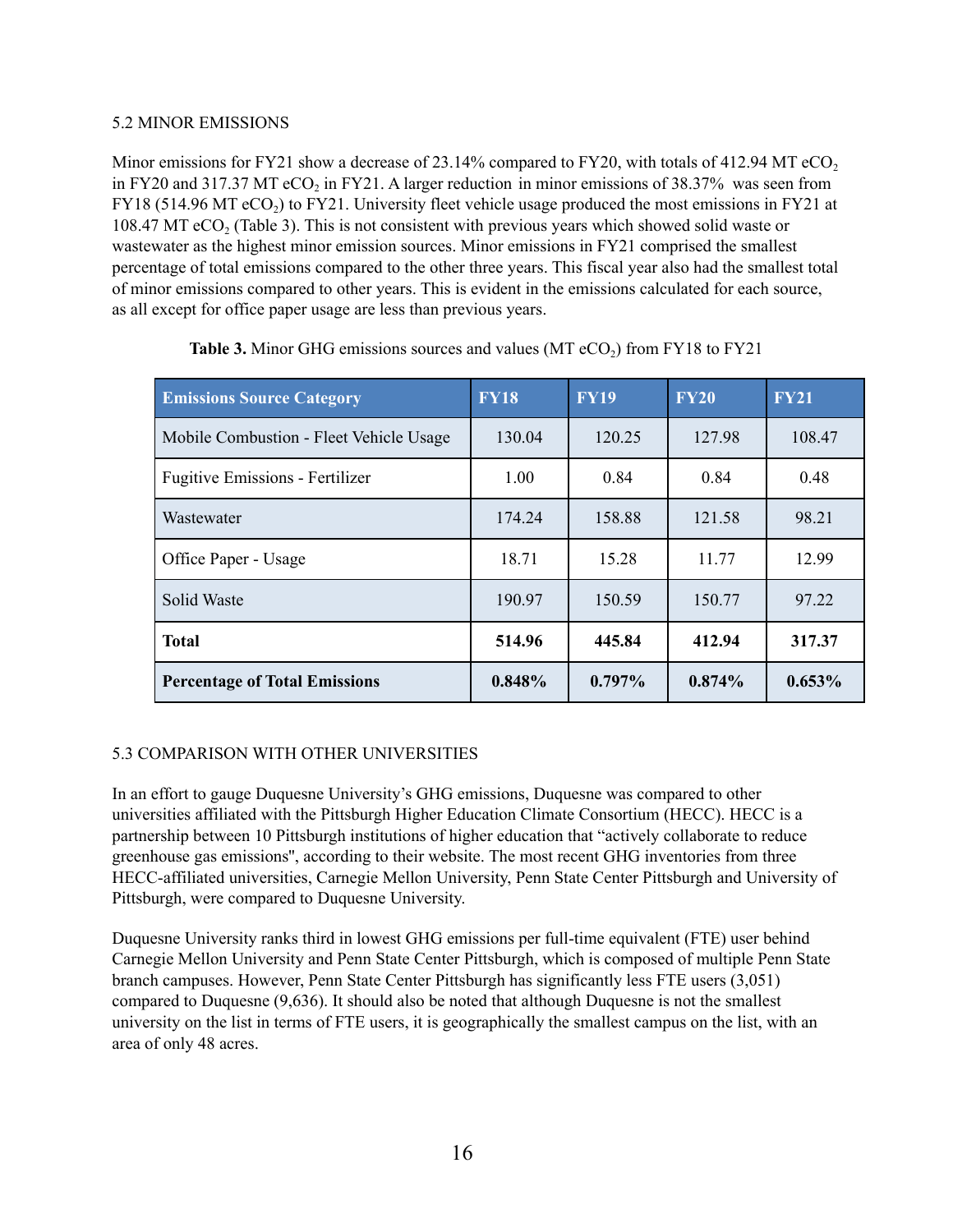| <b>Institution</b>              | <b>Reporting</b><br>Year | <b>Campus Area</b><br>(Acres) | <b>Total FTE</b><br>Users | <b>Total GHG</b><br><b>Emissions</b><br>$(MT \, eCO2)$ | <b>GHG Emissions</b><br>per FTE<br>$(MT \t{e}CO2)$ |
|---------------------------------|--------------------------|-------------------------------|---------------------------|--------------------------------------------------------|----------------------------------------------------|
| Carnegie Mellon<br>University   | FY2021                   | 157                           | 17,386                    | 38,785                                                 | 2.23                                               |
| Duquesne<br>University          | FY2021                   | 48                            | 9,636                     | 41,562                                                 | 4.31                                               |
| Penn State Center<br>Pittsburgh | <b>FY2020</b>            | 307                           | 3,051                     | 11,076                                                 | 3.63                                               |
| University of<br>Pittsburgh     | <b>FY2020</b>            | 145                           | 39,777                    | 186,068                                                | 4.67                                               |

**Table 4.** Recent GHG emissions of Duquesne University and other HECC universities

## <span id="page-17-0"></span>5.4 METHOD CHALLENGES

One of the most considerable challenges of compiling this report involves the methodology and assumptions that are required when considering travel-related emissions. For example, in 2018 Duquesne University produced a parking memorandum that outlines employee and student commuting behavior, including the average number of commuter days per week. <sup>17</sup> This method does not take into account the distance that employees and students travel to the university. Additionally, a recent inventory has not been completed, and therefore, these values may not accurately represent FY21 commuting activity. Significant changes in commuting behavior that occurred mid-way through FY20 and FY21 associated with hybrid learning during the COVID-19 pandemic were unable to be accounted for in SIMAP's methodology.

Another limitation to calculating Duquesne's travel-related emissions is a lack of flight information for study abroad programs. Through Duquesne's Center for Global Engagement, we are provided with the destinations of study abroad programs and the number of students that attend each program. We are not, however, given any information regarding flight layovers. As a result, we must assume that all flights are direct, thereby underreporting the actual number of air miles flown.

There is also much room for error when documenting athletic travel in addition to uncertainty regarding general air travel and study abroad reporting methods. At the current time, there is no direct contact with the Athletics Department when reporting ground/air miles. Rather, information is obtained from online schedules, and assumptions are made to determine whether a trip involved ground or air travel. Fortunately, we were provided with the total amount spent on athletic air travel through the Procurement and Payment Services in FY21, and therefore, our confidence in reported athletic air miles has increased. However, without direct contact with the Athletics Department, there is much uncertainty in the reported bus miles. Thus, it is suggested that contact with the Athletic Department is made to improve bus travel mileage accuracy on future reports.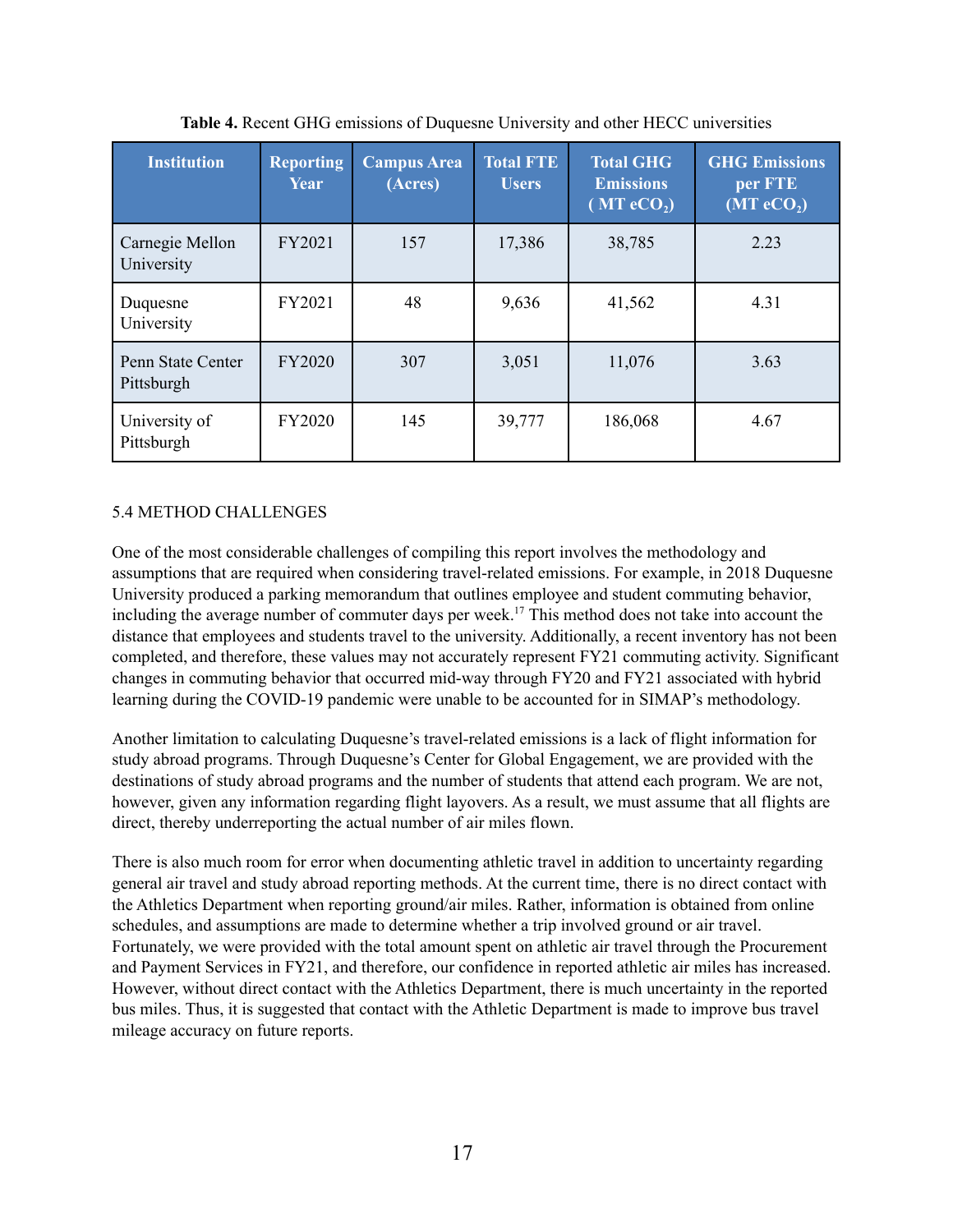#### <span id="page-18-0"></span>5.5 COVID-19 AND ITS EFFECT IN EMISSIONS

The novel coronavirus (COVID-19) began as a small, isolated cluster of pneumonia cases in the city of Wuhan, China. The virus quickly spread around the world leading to over one million global cases only four months after its identification. <sup>13</sup> Due to the possible severity of COVID-19 and its initial rapid spread, lockdowns were ordered in various locations worldwide. On March 11, 2020, Duquesne University began the process of transitioning students to online learning, and by March 15<sup>th</sup>, all students residing on campus were asked to return home. As a result, nearly all campus activities were ceased immediately (See Appendix C for official announcement). Classes continued to be held remotely during the summer semester.

Campus activity increased slightly but still remained limited throughout FY21 (see Appendix C for more information regarding the Fall 2020 semester). Changes can most notably be observed in cogeneration, study abroad, and athletic/business travel emissions. Emissions from the cogeneration facility increased from 25,985.18 MT eCO<sub>2</sub> in FY20 to 30,951.58 MT eCO<sub>2</sub> in FY21. Study abroad travel was significantly lowered in FY20. However, there was no study abroad activity throughout FY21, resulting in significantly reduced Scope 3 emissions. In addition, athletic/business travel saw a 87.3% reduction from FY20 to FY21. Thus, it is difficult to determine if decreases in campus emissions for certain sources are due to changes in campus infrastructure or limited university travel and campus activity throughout the COVID-19 pandemic.

#### <span id="page-18-2"></span><span id="page-18-1"></span>5.6 EXISTING ENVIRONMENTAL ASSETS

#### *5.6.1 Physical Facilities*

Duquesne University has a cogeneration facility that is responsible for keeping GHG emissions low. This facility uses natural gas to produce electricity for nearly all of the campus. Additionally, the facility's heat recovery system captures the steam produced by burning natural gas, which heats the University in return. This facility also contributes to an on-campus ice-making process, which provides cooling to University buildings. In addition to housing a cogeneration facility, the Duquesne University Facilities Management Department has continuously improved building efficiency throughout campus. For example, renovations to the heating, ventilation, and air conditioning (HVAC) of 17 buildings provide one means of lessening the University's energy needs. The university has implemented a direct digital control (DDC) system that utilizes a variable air system to minimize energy usage using off-peak times. Another ongoing project includes improvements and upgrades to the University's lighting systems. While students were away from campus during COVID-19, facilities management at Duquesne University replaced over 15,000 fluorescent light bulbs on campus with LEDs. Duquesne University has also installed LED bulbs in all of the campus street lights and ballasts. The continued conversion to LED lighting will reduce electrical needs and the amount of purchased electricity required by the University. According to the 2021 Institutional Master Plan,<sup>7</sup> "The University is committed to applying sustainable practices to major new building and renovation projects where financially feasible. Going forward, this will include consideration of the Passive House criteria for building design." By ensuring that future construction and renovation projects are green, the University will be able to reduce their GHG emissions.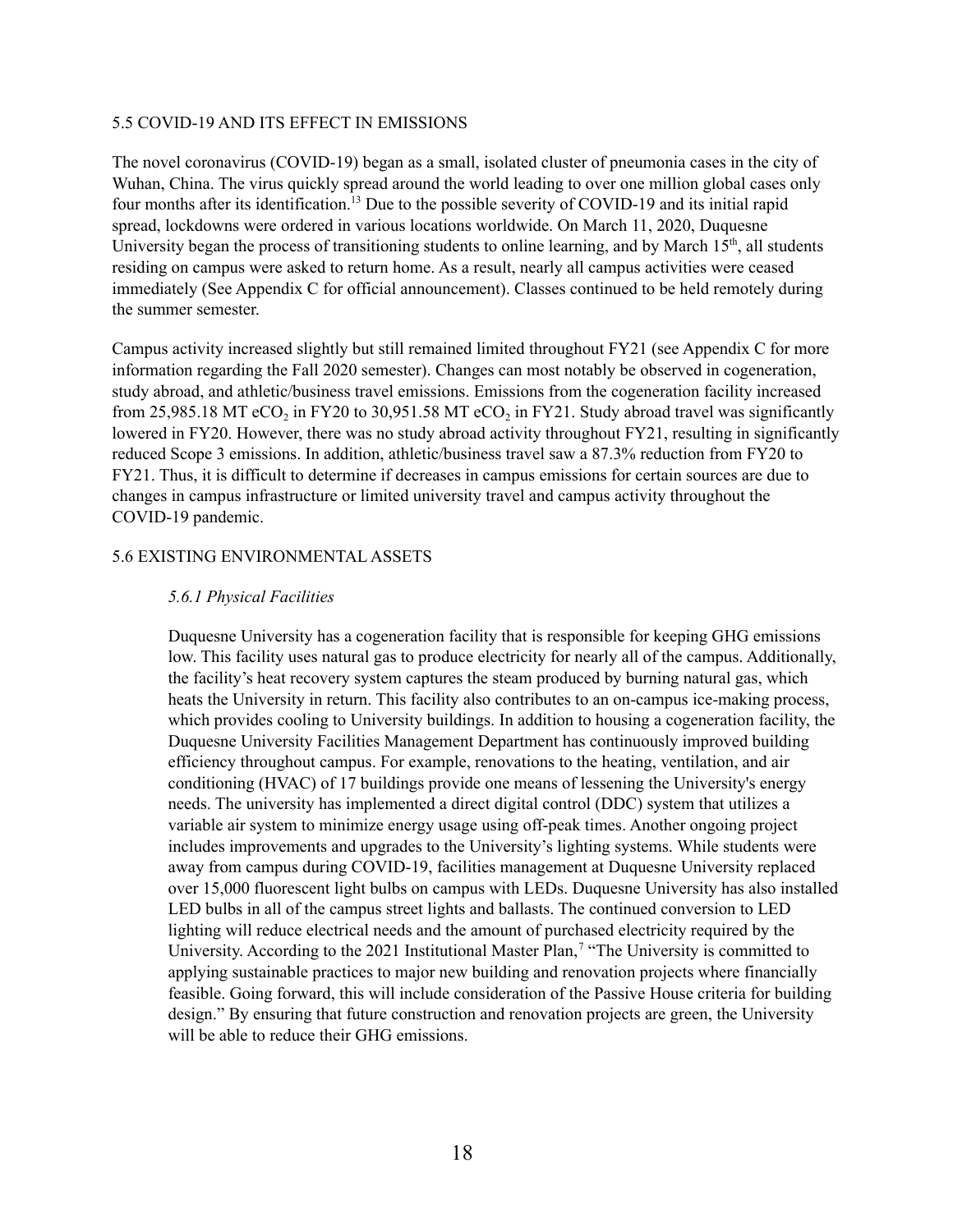#### <span id="page-19-0"></span>*5.6.2 Institutional Approaches*

Duquesne has a multitude of initiatives that support GHG emission reductions. First, the University is a member of the Association for the Advancement of Sustainability in Higher Education (AASHE), an organization described as a national coalition of universities and colleges dedicated to environmental responsibility.<sup>16</sup> As a member of AASHE, the University completes an annual STARS (Sustainability Tracking, Assessment, and Rating System) report. This report, which ranks Duquesne's sustainability efforts with those of other universities, provides a unique tool for Duquesne to assess sustainability strengths and weaknesses. The University has implemented several sustainable initiatives since completing the first STARS report in 2019. As a result, Duquesne's sustainability ranking has improved from a Bronze ranking in 2019 to a Silver ranking in 2020 and 2021.

In addition to Duquesne's membership in AASHE, several departments on campus promote sustainability. The Center for Environmental Research and Education (CERE), a department within the Bayer School of Natural and Environmental Research and Education, focuses its education and research on critical environmental problems. Additionally, the Palumbo-Donahue School of Business MBA in Sustainable Business Practices trains future business leaders to integrate responsible climate approaches into sound economic management. This program is ranked  $4<sup>th</sup>$  in the world for its commitment to environmental and social issues by Corporate Knights. <sup>3</sup> Duquesne's computer store works to recycle and repurpose old electronics through their buy-back program, <sup>8</sup> and the University partners with Waste Management Inc. landfill in Monroeville, Pennsylvania to dispose of waste and recover methane produced during decomposition to generate electricity. In addition, a variety of on-campus organizations, including *Net Impact*, *Evergreen*, and the *Ecology Club*, help to promote and implement sustainable practices and environmental stewardship. Duquesne also partners with organizations such as Uptown Partners of Pittsburgh, Pittsburgh 2030 District Challenge, and 3 Rivers Quest to maintain green practices in conjunction with other organizations in the area.<sup>9,18,20</sup> Finally, Duquesne manages an on-campus garden through facility and student volunteers. Since its creation in the Spring of 2021, the garden has increased in size and popularity. The vegetables grown in the garden are donated to Food Rescue 412, a local food bank in Pittsburgh.

#### <span id="page-19-1"></span>**6. RECOMMENDATIONS**

#### <span id="page-19-2"></span>6.1 RENEWABLE ENERGY

Duquesne University has implemented renewable energy in a variety of ways across campus. During the construction of Des Places Living Learning Center, solar panels were installed on the rooftop to provide supplemental electrical generation to the building. The University also purchases RECs to promote renewable energy generation throughout the U.S., while offsetting the decreasing amount of purchased electricity required for campus operation. In addition to these uses of renewable energy on campus, there are more options that should be implemented to promote renewable energy at Duquesne. Some of these ideas include (1) purchasing electricity from renewable energy suppliers, (2) purchasing RECs generated in the southwest region of Pennsylvania to promote renewable energy expansion and innovation in the area, and (3) implementing more renewable energy sources directly on campus such as solar tables, solar-powered sidewalk lights, and additional solar panels on rooftops.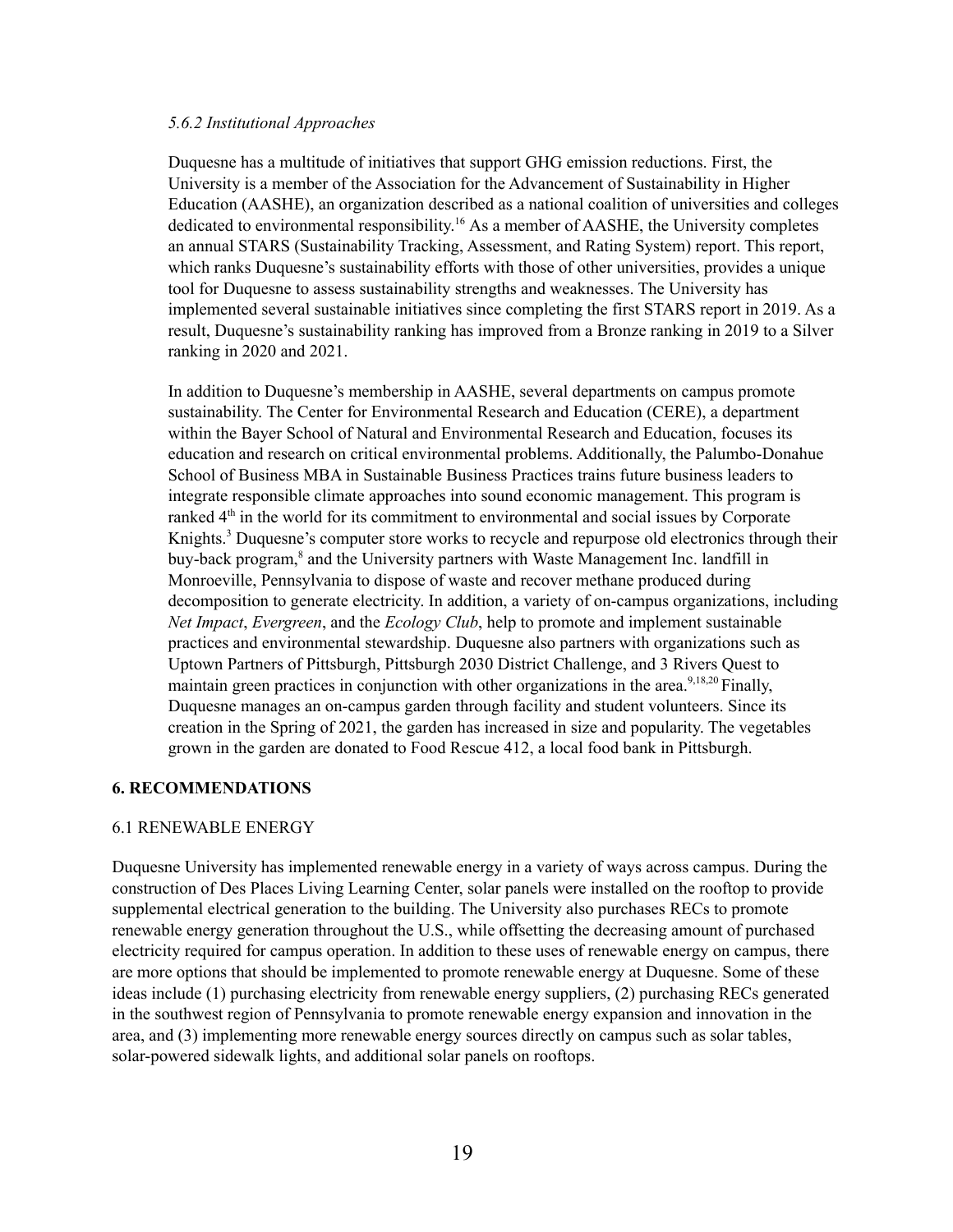#### <span id="page-20-0"></span>6.2 IMPROVED EFFICIENCY

To further reduce GHG emissions at the University, buildings' energy and water efficiency should be improved. Recently, the Facilities Management department has begun renovating the HVAC systems in a majority of campus buildings. The new control systems will better regulate energy consumption in the buildings and will consequently decrease emissions by requiring less energy for operation. Another improvement to building efficiency at Duquesne is the installation of LED lighting and rain barrels to reduce stormwater runoff. Despite these improvements, the University needs to take further steps to improve overall campus efficiency for newly acquired campus buildings and old University in order to reduce their electrical, heating, and cooling needs. Improvements should include updated double-paned windows, installing new insulation, LED motion-activated lights and further renovating the HVAC systems. To improve water efficiency the university could consider updating faucets to be automatic and replacing toilets with 1.28 gallons-per-flush high-efficiency toilets for all campus facilities, as well as the installation of bioswales, rain gardens or porous pavements. These advances would decrease stormwater runoff and overall energy use by the University and reduce GHG emissions. Additionally, further improvements to the cogeneration facility's efficiency and capacity could have the potential to reduce GHG emissions by producing more of the required electricity for campus while decreasing the amount of purchased electricity from the grid.

#### <span id="page-20-1"></span>6.3 TRANSPORTATION

Commuting has continually been an aspect of Duquesne's GHG emissions that could be improved upon. Firstly, an updated parking memorandum should be completed to ensure that commuting activity is accurately being portrayed in inventory data. There are also various ways for faculty, staff, and students to reduce their carbon footprint by driving vehicles with higher fuel efficiency or electric vehicles, carpooling with peers, or using alternative transportation such as bicycling, public transit, or utilizing the campus shuttle bus. However, Duquesne has a responsibility to improve students' knowledge of alternative transportation in Pittsburgh and provide shuttle options to other areas in Pittsburgh. Additionally, the University should consider installing electric charging stations in campus parking garages and provide incentives for students to use alternative transportation methods.

#### <span id="page-20-2"></span>6.4 OFFSETS

Offsets provide an opportunity for Duquesne to counteract some of its GHG emissions from Scope 1 and Scope 3 sources. FY18 was the first year in which composting was recorded as an offset and the recording of composting continued for this report. Although small, this offset may incentivize University officials to improve their composting methods and educate students on its importance. Another way of offsetting Scope 1 and Scope 3 emissions could include the implementation of afforestation and reforestation projects. Alternatively, the University could look to counteract travel-associated emissions by purchasing carbon offsets through vendors. For example, *Terrapass*, a carbon offset vendor, sells offsets to counteract GHG emissions produced due to flight and ground travel.<sup>15</sup>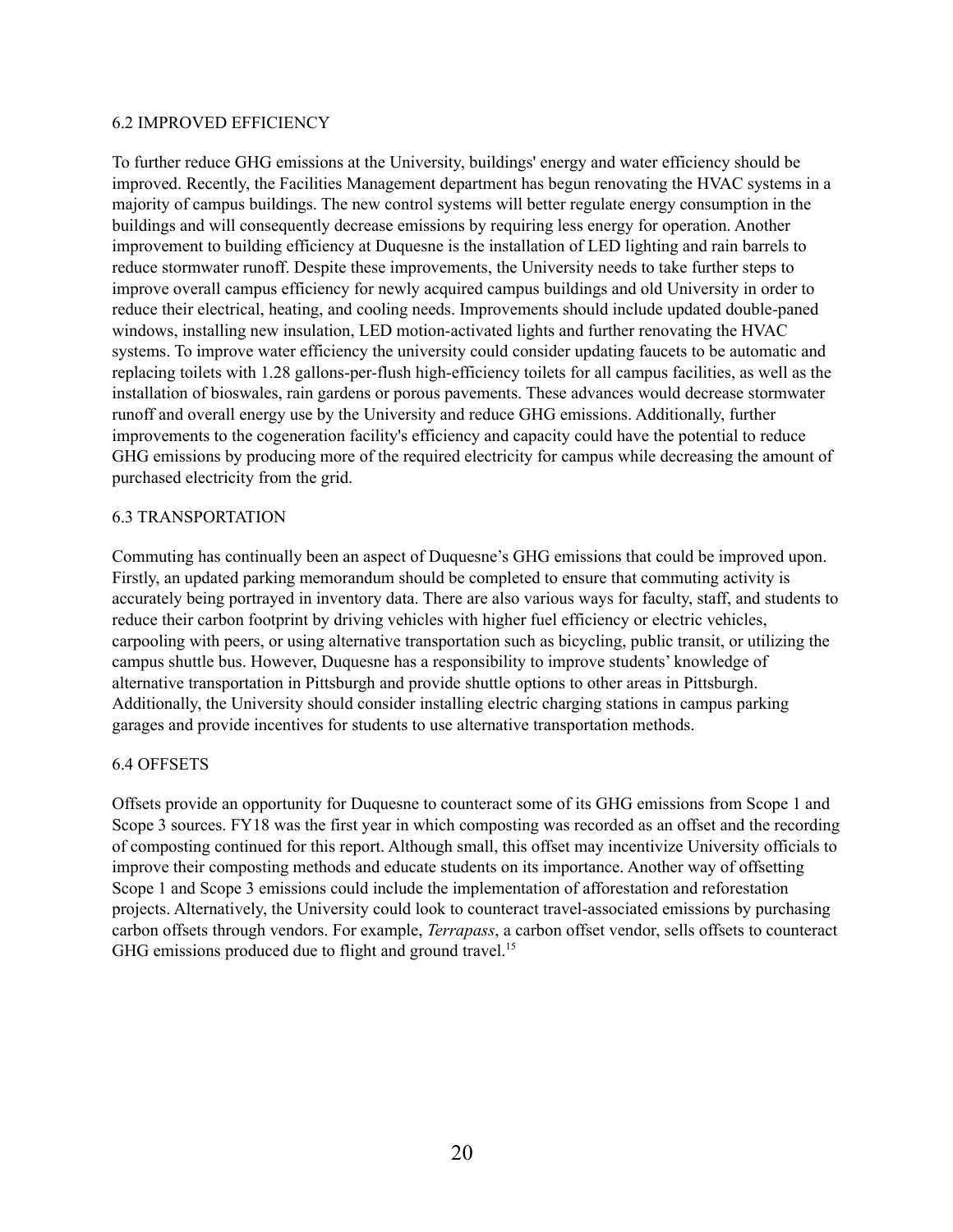### <span id="page-21-0"></span>**7. CONCLUSION**

In FY21, Duquesne University emitted 41,562.40 metric tons of carbon dioxide equivalent(MT  $eCO<sub>2</sub>$ ), equating to 5.07 MT eCO<sub>2</sub> per weighted campus user. This is a  $3.93\%$  increase in total emissions compared to FY20. It is likely that the decrease in emissions observed from FY19 to FY20 were likely a result of COVID-19 lockdown measures, and subsequent increases in emissions from FY20 to FY21 were due to the return of students on campus. Despite these fluctuations, it appears that emissions are generally trending downward with an 18.48% reduction in emissions from FY18 to FY21. However, some campus activity, such as athletics and study abroad travel, was still operating at limited capacity during FY21, making it difficult to distinguish between emission changes related to COVID-19 safety measures and purposeful emission reduction strategies implemented by the university.

Consistent with previous GHG inventory reports, the cogeneration facility was responsible for the majority (63.65%) of campus emissions in FY21. This was followed by student and employee commuting, which accounted for 19.72% of emissions in FY21. Finally, purchased electricity accounted for 14.60% of emissions in FY21; however, these emissions were offset by Duquesne's purchasing of RECs, as has been the case for the past four fiscal years. Minor emission sources, such as the campus fleet, fertilizer, wastewater, paper purchasing and solid waste, each account for less than 1% of total emissions.

There are several recommendations Duquesne University can follow to reduce their carbon footprint in coming years. Some of these recommendations include (1) increasing the purchasing and use of renewable energy, (2) improving the energy and water efficiencies of campus facilities, (3) providing alternative transportation options for commuters and/or incentivizing them to utilize sustainable transportation, and (4) increasing composting or considering additional offsets that will help neutralize Scope 1 and Scope 3 GHG emissions. Global concern regarding the reduction of GHG emissions will continue to impact the University as the institution continues to grow. However, if Duquesne makes sustainability a key mission by following the Catholic commitment to "the integrity of creation," campus GHG emissions can be diminished.<sup>5</sup> Continuation of environmental efforts will drive Duquesne University towards a sustainable future, one step at a time.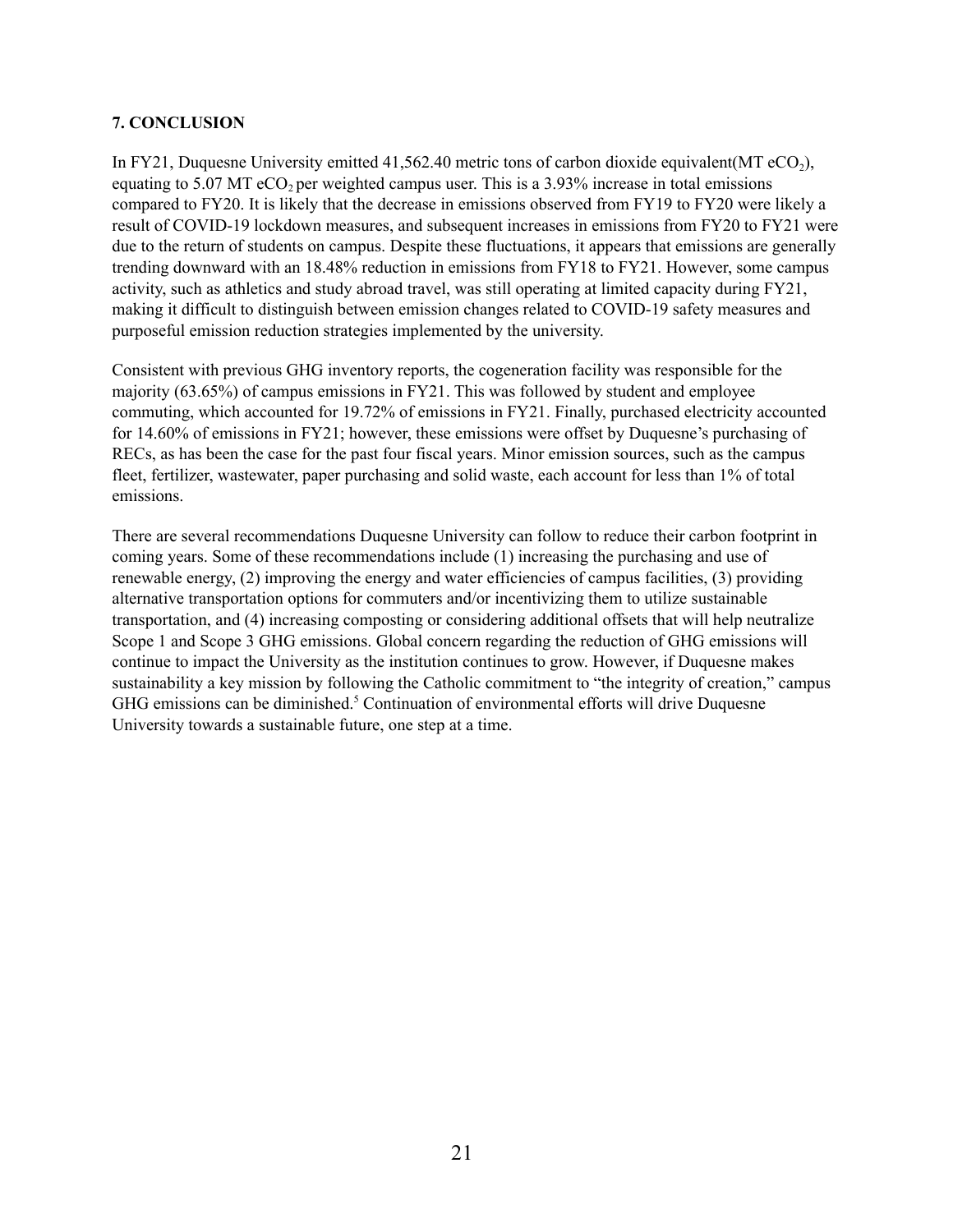#### <span id="page-22-0"></span>**Appendix A: Acronyms**

- AASHE Association for the Advancement of Sustainability in Higher Education
- AR Assessment Report
- BTS Bureau of Transportation Statistics
- CERE Center for Environmental Research and Education
- DDC Direct Digital Control
- EIA Energy Information Administration
- FTE Full-Time Equivalent
- $\bullet$  FY Fiscal Year
- GHG Greenhouse Gas
- HECC Higher Education Climate Consortium
- HVAC Heating, ventilation, and air conditioning
- IPCC Intergovernmental Panel on Climate Change
- $\bullet$  kWh Kilowatt hour
- $\bullet$  MCF Million cubic feet
- $\bullet$  Mlbs Million pounds
- MMBTU Million British thermal units
- MTeCO<sub>2</sub> Metric tonnes carbon dioxide equivalent
- MWh Megawatt hour
- $\bullet$  RECs Renewable Energy Credits
- SIFL Standard Industry Fare Level
- SIMAP Sustainability Indicator Management & Analysis Platform
- STARS Sustainability Tracking, Assessment and Rating System
- T&D Transmission & Distribution
- WCU Weighted Campus User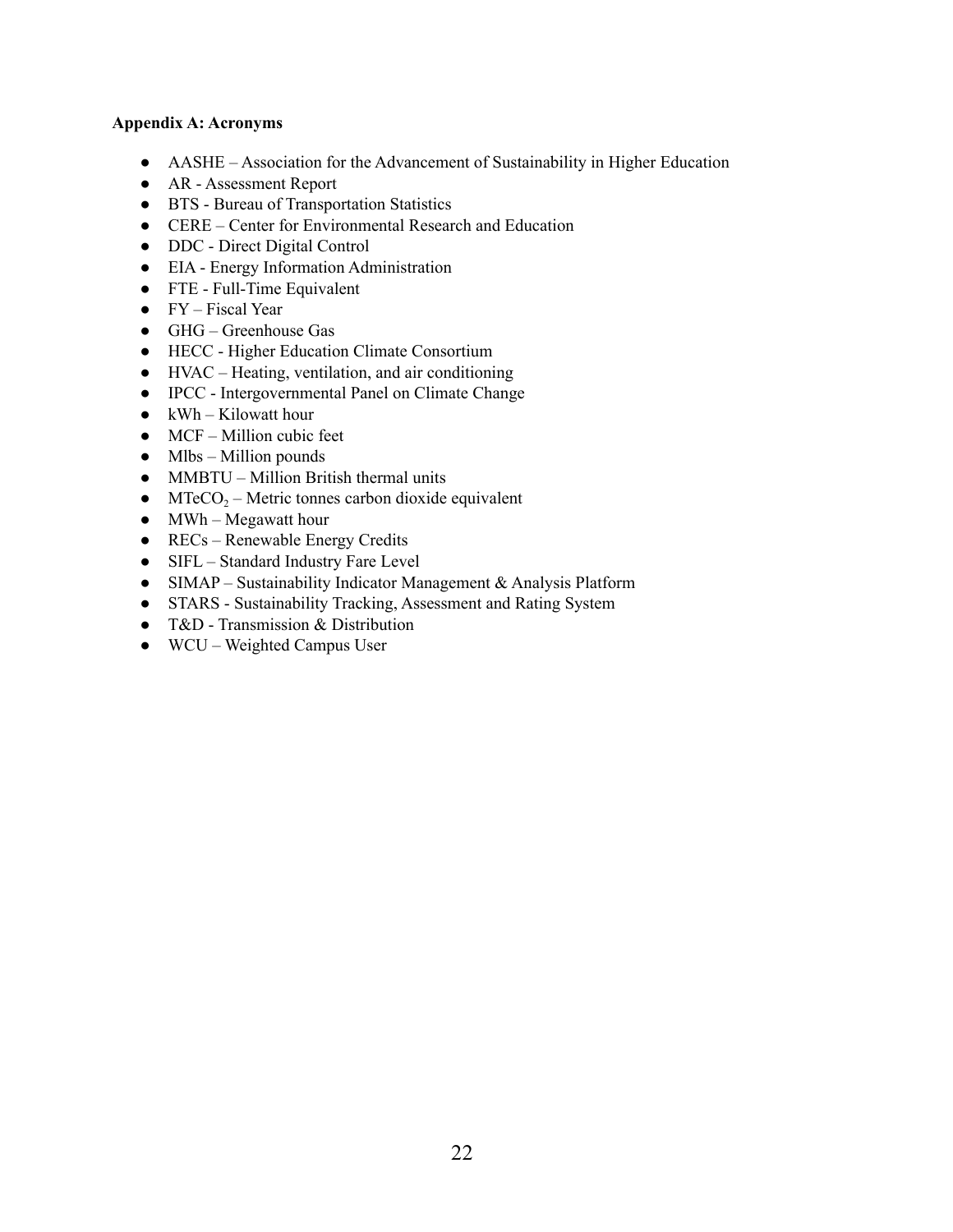| <b>Emissions Source</b>                                                                                                                       | <b>FY18</b>                                                                             | <b>FY19</b> | <b>FY20</b> | <b>FY21</b> |
|-----------------------------------------------------------------------------------------------------------------------------------------------|-----------------------------------------------------------------------------------------|-------------|-------------|-------------|
| Co-gen Electricity                                                                                                                            | 19.07                                                                                   | 18.94       | 12.13       | 14.67       |
| Co-gen Steam                                                                                                                                  | 35663.47                                                                                | 31890.11    | 25168.99    | 29659.14    |
| Other On-Campus Stationary                                                                                                                    | 1702.33                                                                                 | 1106.39     | 804.06      | 1277.77     |
| Direct Transportation                                                                                                                         | 130.04                                                                                  | 120.25      | 127.98      | 108.47      |
| Fertilizer & Animals                                                                                                                          | 1                                                                                       | 0.84        | 0.84        | 0.48        |
| *Purchased Electricity                                                                                                                        | 9705.82                                                                                 | 8016.01     | 7277.47     | 7097.93     |
| <b>Faculty Commuting</b>                                                                                                                      | 1244.1                                                                                  | 1446.39     | 1452.35     | 1415.06     |
| <b>Staff Commuting</b>                                                                                                                        | 2349.48                                                                                 | 1854.96     | 1823.64     | 1729.69     |
| <b>Student Commuting</b>                                                                                                                      | 3798.84                                                                                 | 6654.65     | 6710.66     | 6442.64     |
| Directly Financed Air Travel                                                                                                                  | 2139.96                                                                                 | 1902.72     | 1982.49     | 173.57      |
| Other Directly Financed Travel                                                                                                                | 278.12                                                                                  | 251.06      | 189.84      | 102.52      |
| <b>Study Abroad Air Travel</b>                                                                                                                | 2777.8                                                                                  | 1916.55     | 991.19      | $\theta$    |
| <b>Solid Waste</b>                                                                                                                            | 190.97                                                                                  | 150.59      | 150.77      | 97.22       |
| Wastewater                                                                                                                                    | 174.24                                                                                  | 158.88      | 121.58      | 98.21       |
| Paper Purchasing                                                                                                                              | 18.71                                                                                   | 15.28       | 11.77       | 12.99       |
| <b>T&amp;D</b> Losses                                                                                                                         | 498.16                                                                                  | 430.79      | 407.29      | 397.24      |
| <b>Market-based total</b><br>(includes REC purchasing)                                                                                        | 50986.49                                                                                | 47918.54    | 39989.15    | 41562.41    |
| <b>Location-based total</b><br>(does not include REC purchasing)<br>$\mathcal{L}$ is the second of $\mathcal{C}_{\mathbf{r}}$ of $\mathbf{L}$ | 60692.11<br>$\cdot$ $\cdot$ $\overline{D}$ $\overline{D}$ $\overline{D}$ $\overline{D}$ | 55934.41    | 47233.05    | 48627.6     |

\*Purchased electricity is entirely offset by Duquesne's REC purchasing over the past four fiscal years. This offset is accounted for in the market-based totals, but not in the location-based total.

\*All values were calculated using the 2021 version of SIMAP emissions factors.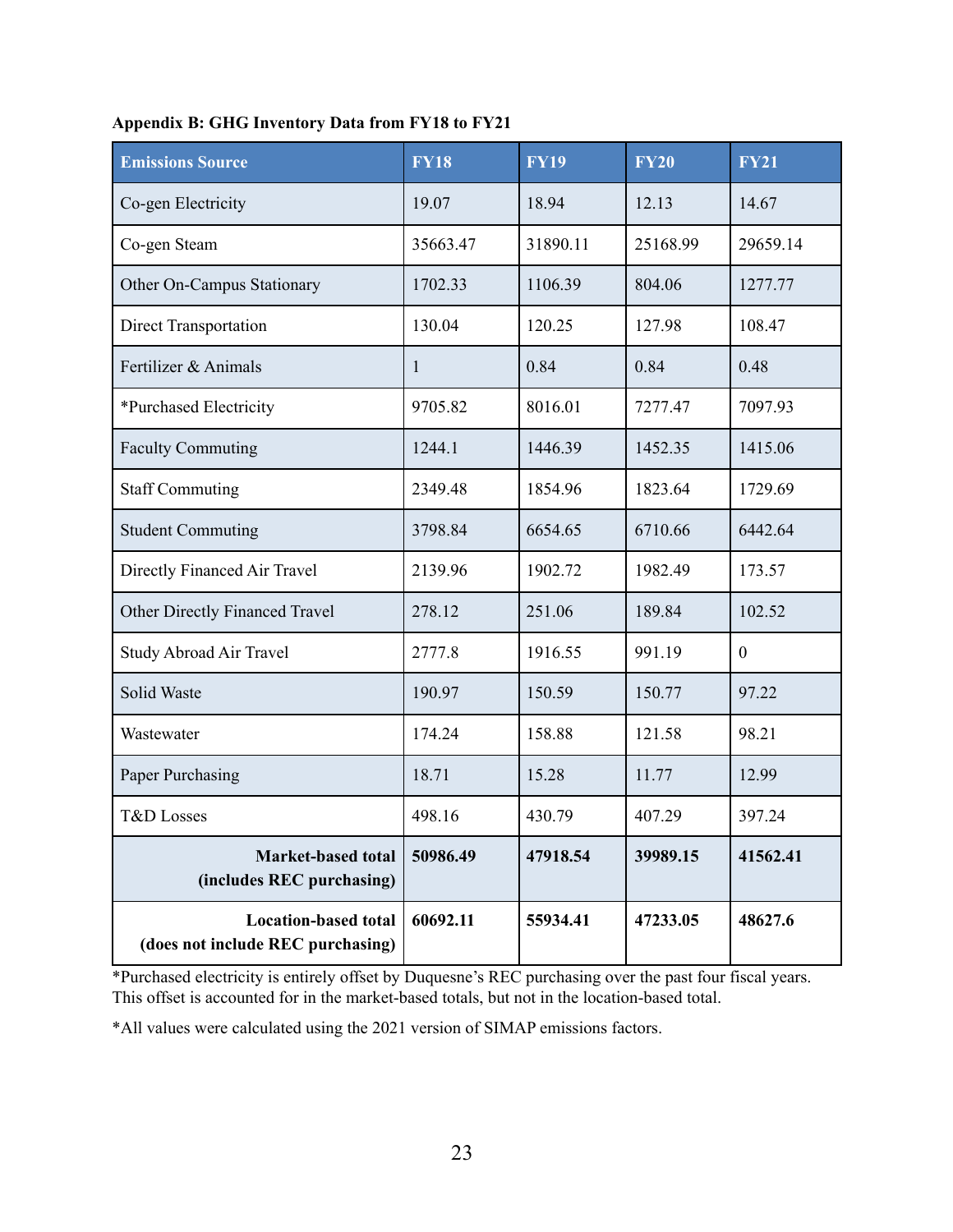## <span id="page-24-0"></span>**Appendix C. University Statements Regarding COVID-19 (Coronavirus)**

## Updated Information as of March 19, 2020

## *Students*

At around 5 p.m. today, Pennsylvania Governor Tom Wolf ordered the closure of all non-life-sustaining businesses by 8 p.m. today, March 19, 2020. The governor's order does not categorize colleges and universities as life-sustaining businesses, with the exception of staffing the needs of our student residents who remain in our residence halls who have no other housing option.

## As a result, **all University operations not related to the feeding and housing of the students remaining in our residences are supposed to cease all** *on-campus* **operations effective 8 p.m. tonight, March 19, 2020.**

## **IT IS IMPERATIVE THAT ALL STUDENTS WHO ARE ABLE TO LEAVE CAMPUS DO SO**

**IMMEDIATELY.** We recognize that those families at a distance may need time to complete this move. Please note that Governor Wolf has indicated that enforcement of this order will begin at **midnight on Saturday**. Therefore, time is of the essence in moving out of the residences.

## *Only students with no other safe housing option should remain on campus as we wind down operations dramatically.*

Please share or update your plans for departure as soon as possible with the Office of Student Life through the web [forms.](https://duq.edu/life-at-duquesne/residence-life/residential-student-move-out-information)

## **IMPORTANT**:

- Because our faculty have planned well and transitioned to online delivery of courses, **classes will continue**.
- **Library services will remain available online**, as will other academic support provided remotely.
- All **academic and student services** offices will be open, staffed remotely. Phone numbers and emails for those offices, available on our website, all have been forwarded so that service can continue.
- **Administrative offices** will be open with staff working remotely.

Efforts will continue to ensure students intending to leave are able to do so, with full support of the University.

**The state will take enforcement actions for non-compliance with this order starting at 12:01 a.m. on Saturday, March 21.** Those businesses found non-compliant "will forfeit their ability to receive any applicable disaster relief and/or may be subject to other appropriate administrative action . . . includ[ing] termination of state loan or grant funding, including Redevelopment Assistance Capital Project (RACP) grant funding and/or suspension or revocation of licensure for violation of the law."

The Governor's measures are intended to slow the spread of COVID-19 and therefore align with the measures Duquesne already has adopted.

## *Employees*

At around 5 p.m. today, Pennsylvania Governor Tom Wolf ordered the closure of all non-life-sustaining businesses by 8 p.m. today, March 19, 2020. The governor's order does not categorize colleges and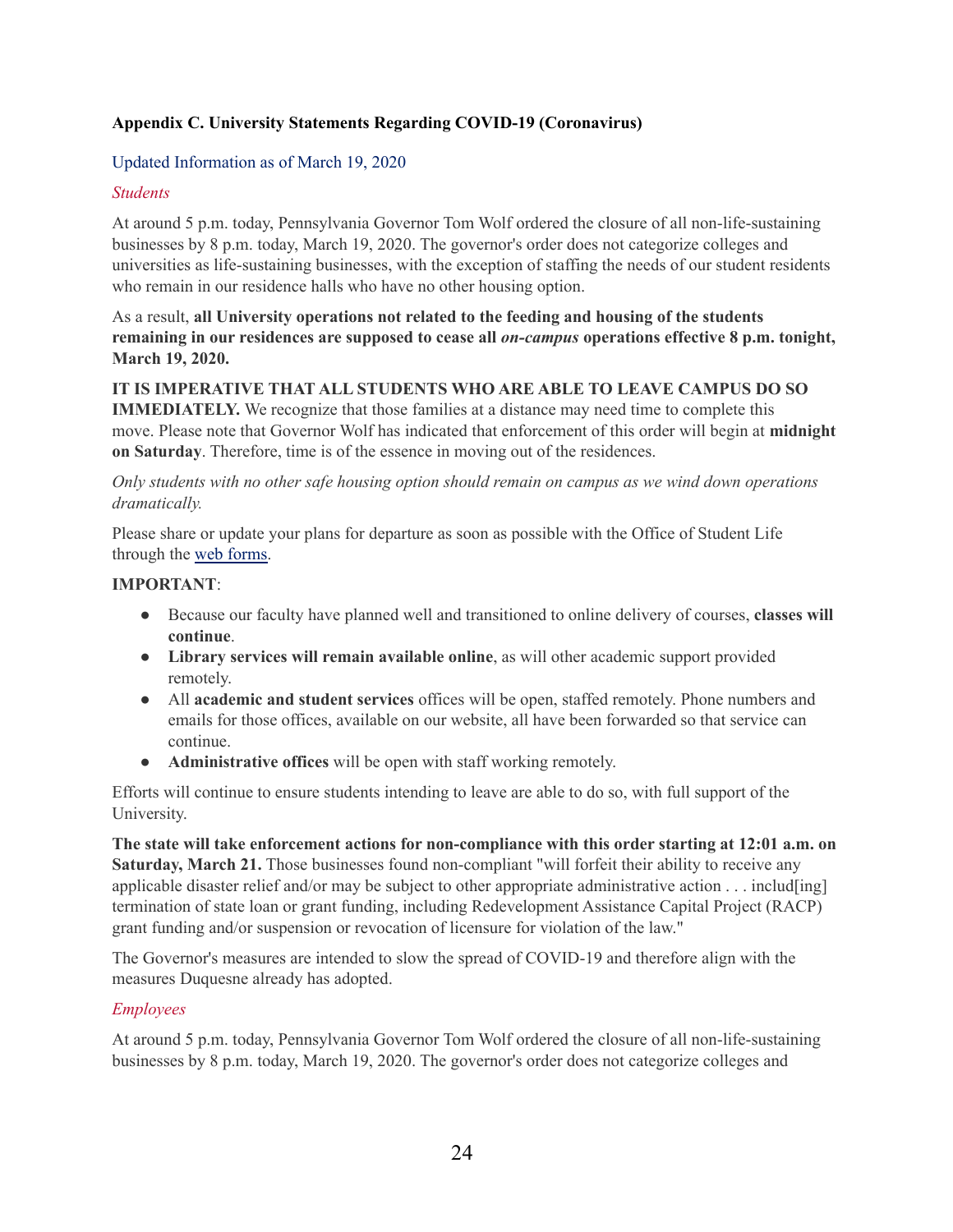universities as life-sustaining businesses, with the exception of staffing the needs of our student residents who remain in our residence halls and who have no other housing option.

As a result, **all University operations not related to the feeding and housing of the students remaining in our residences are supposed to cease all on-campus operations effective 8 p.m. tonight, March 19, 2020.**

The state's enforcement will begin at 12:01 a.m. on Saturday, March 21. **Employees who wish to retrieve items from their offices that are essential to their ability to work remotely must do so by noon tomorrow, March 20, 2020.** Individuals will not be able to return to their offices for an indefinite period of time.

All administrative offices and academic offices must be prepared to move to remote work immediately. **No employees are to come to campus offices** other than those identified as proving for the needs of our student residents.

Efforts will continue as possible to ensure students intending to leave are able to do so, with full support of the University.

Vice presidents and deans will be in contact with directors, department heads and other supervisors regarding business continuity of their respective units. Remote working will continue per plans already established, for those whose work permits such arrangements.

## **Once you have removed your essential belongings, DO NOT RETURN TO YOUR CAMPUS OFFICE UNTIL NOTIFIED.**

The state will take enforcement actions for non-compliance with this order starting at 12:01 a.m. on Saturday, March 21. Those businesses found non-compliant "will forfeit their ability to receive any applicable disaster relief and/or may be subject to other appropriate administrative action . . . includ[ing] termination of state loan or grant funding, including Redevelopment Assistance Capital Project (RACP) grant funding and/or suspension or revocation of licensure for violation of the law."

The governor's measures are intended to slow the spread of COVID-19 and therefore align with the measures Duquesne already has adopted.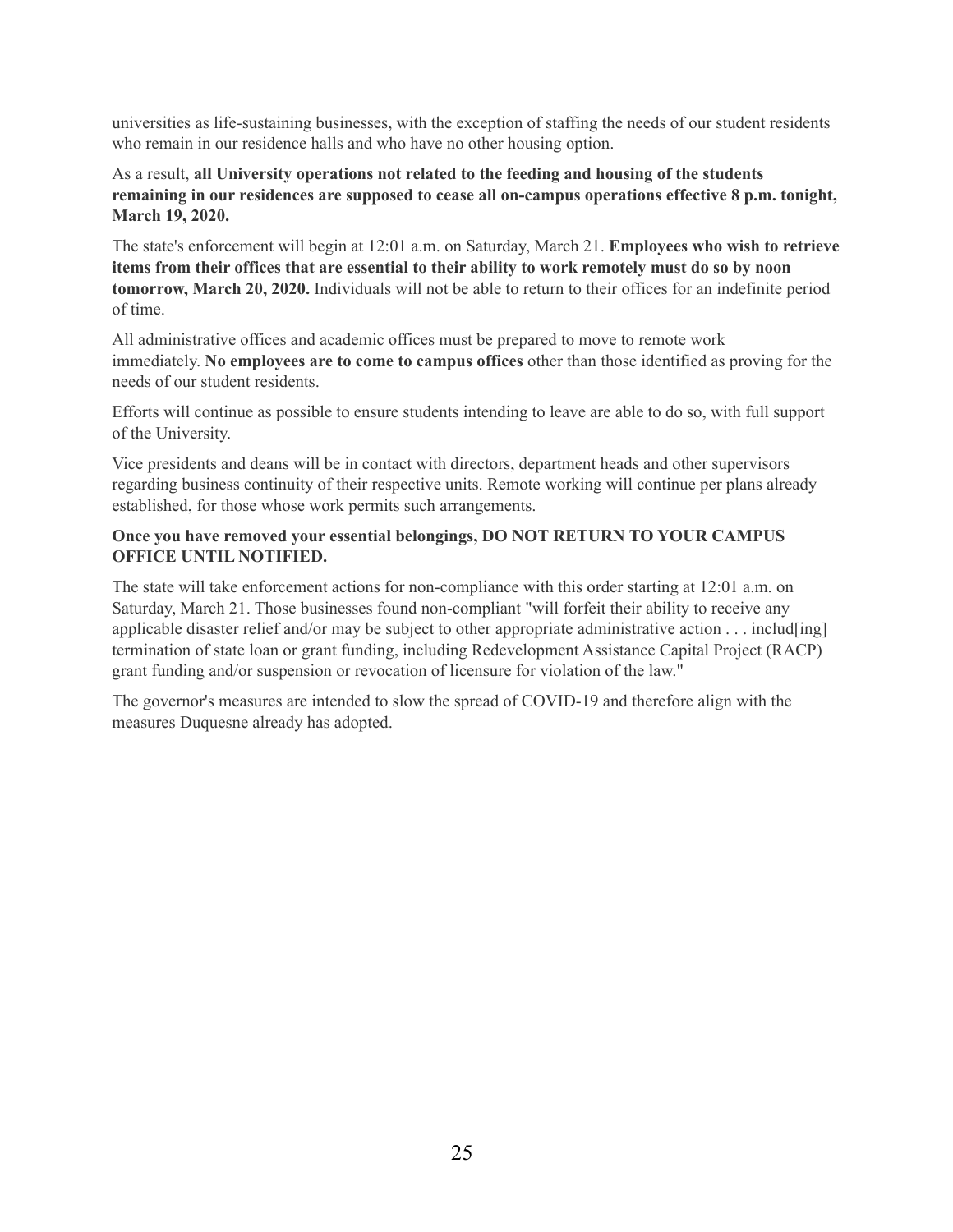## Updated Information as of June 24, 2020

I'm writing to share with you some specific details regarding our updated plans for the fall 2020 semester at Duquesne. Now that we've received input from students and their families, faculty, staff, and other members of the University community, we are able to provide you with a clearer report on key decisions even before the full Master Plan for fall 2020 is presented to the University's Board of Directors for approval on Monday, June 29.

More than 6,000 people—faculty, staff, students, and parents—participated in the surveys we conducted in the last few weeks. Your opinions and suggestions proved extremely helpful to the Master Plan team. We also consulted with leaders in Duquesne's Student Government, the Faculty Senate, the Staff Advisory Council, our Parents Advisory Council, and various others either through the work of the Task Forces or in other efforts. We listened carefully and the decisions we have made reflect the overwhelming preferences of all concerned and match with Pennsylvania Governor Tom Wolf's guidelines. While we continue to finalize the Master Plan for fall 2020, our efforts have progressed to the point that we can provide several key specifics to help you make relevant plans and preparations.

Last week, my leadership team and I met with the executive committee of the University's Board. The decisions outlined below were approved:

## **DUQUESNE WILL RE-OPEN FOR FALL 2020**

All constituents showed overwhelming support for having students **return to campus for the fall semester** and for classes and student life to operate in the **hybrid/blended model** outlined in my previous communication.

**Classes will start on Monday, August 24,** as originally planned. Students who wish to take courses remotely for any reason will be able to do so. Students who wish to take face-to-face courses in a hybrid fashion, on campus, will be able to do so. New protocols are being finalized that will ensure that these classes are conducted safely, with appropriate social-distancing and de-densification measures.

**Living Learning Centers—the residence halls on campus—will be open, de-densified, and operating with new safety protocols.** To ensure no students currently signed up for an on-campus residence will be turned away, the University has leased back St. Martin Hall (which had been acquired by a third-party partner and was to have been closed for renovations this academic year) to expand on-campus housing capacity. The Living Learning Centers will be arranged to lessen the number of students in each building and hygiene protocols will be implemented.

## **MOVE-IN AND ORIENTATION**

To ensure safety for the arrival of all students and provide a positive orientation experience for freshmen, Duquesne has adjusted the **arrival schedule** as follows:

- **Freshmen will be able to move in** starting Sunday, August 16, and continuing through Tuesday, August 18. This early arrival will help to ensure social distancing during move-in and also provide time for freshmen to acclimate to campus, purchase books, and settle in prior to the start of classes.
- Freshmen also will have the opportunity to engage in various small-group orientation activities offered in the days leading up to the official freshman **orientation** on Wednesday, August 19. All events will be adapted to meet health and safety guidelines of the Master Plan.
- All upper-class students living on campus will be able to schedule times to **place their belongings** into their residences early, starting on Saturday, August 1, and continuing through Saturday, August 15. Upperclassmen can then move in completely during the times outlined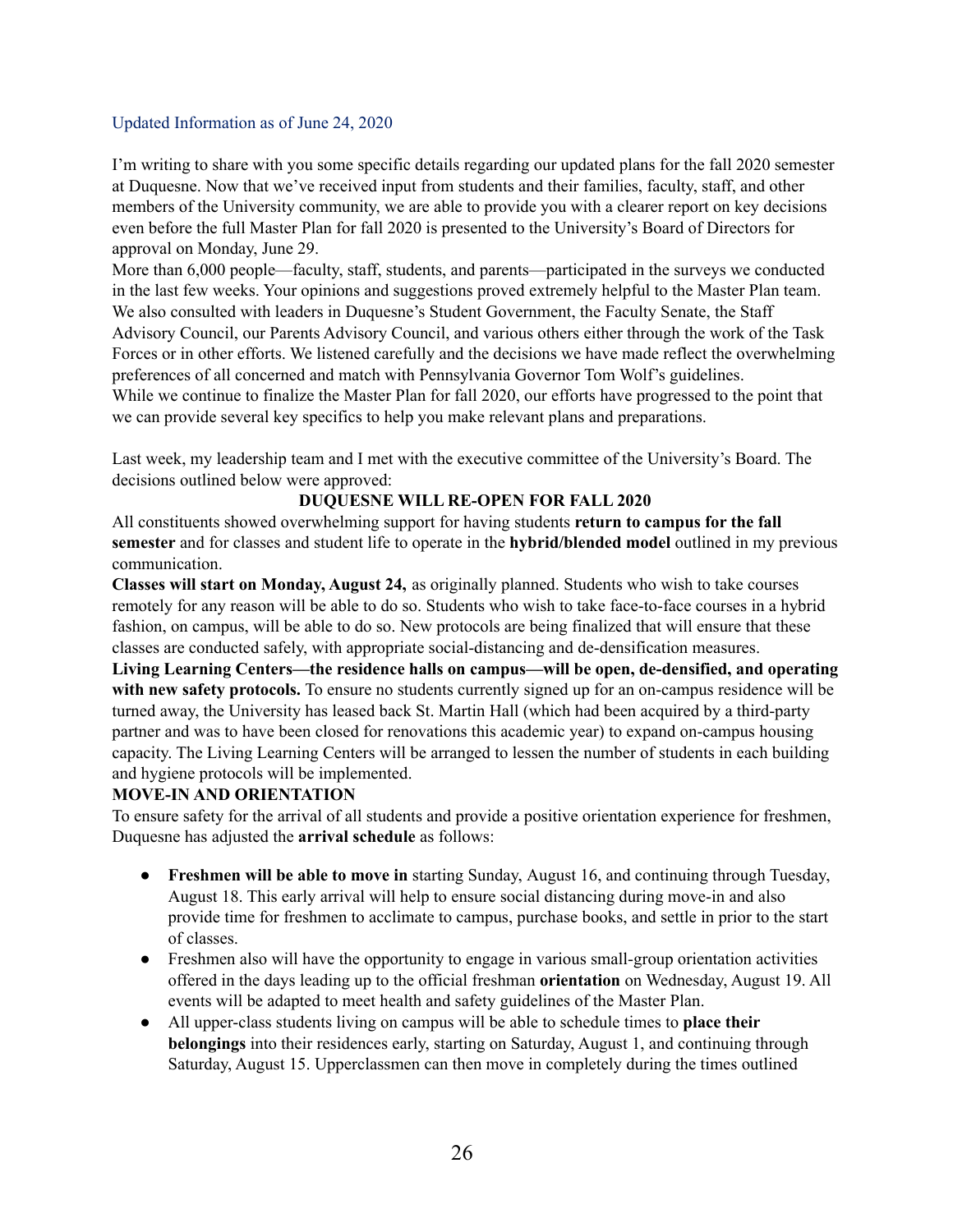below. This process of moving belongings in early provides for greater safety and for families to avoid the denser conditions of typical move-in days.

- Upperclassmen who were unable to participate in early move-in may select time slots to complete their move-in from Friday, August 21, until Sunday, August 23, after Mass of the Holy Spirit.
- Move-in times will begin at 8 a.m. and end at 8 p.m. daily and be segmented in three-hour time slots:  $8 - 11$  a.m.,  $11$  a.m.  $- 2$  p.m.,  $2 - 5$  p.m., and  $5 - 8$  p.m.
- In total, upperclassmen will have 70 different blocks to select from.

Overwhelming support was shown for our ensuring that **coursework ended prior to the Thanksgiving holiday**. This will ensure that students do not have to go home and then return to campus, which could increase the risk of potentially carrying infection or exposing others.

In order to accomplish this without a serious overhaul of the schedule that would have entailed Saturday classes or extended days—which students did NOT support—**the University will hold classes on Labor Day as well as Monday, November 23, and Tuesday, November 24,** prior to Thanksgiving break. We confirmed that by making these adjustments, we can meet the standards established by our accrediting body while allowing students to return home on Wednesday, November 25, having completed the coursework necessary for the semester.

To ensure students will have sufficient time to study and enjoy a true break with families over Thanksgiving, the academic calendar will build in **three reading days** immediately after Thanksgiving, from Monday, November 30, through Wednesday, December 2, for studying. **Final exams** will then occur on Thursday, December 3, and Friday, December 4, followed by the weekend for additional study, and then continuing from Monday, December 7, through Friday, December 11. Winter commencement will occur as scheduled on Friday, December 18.

Calendars for the School of Law and the School of Pharmacy are unchanged.

Since Duquesne employees will be working on Labor Day, the University will identify another day off for employees, in consultation with the Staff Advisory Council.

## **SAFETY MEASURES**

The University already has prepared in numerous ways to ensure we can operate with proper social distancing protocols in place. Students should know that it will be mandatory and a matter of student conduct policy to **wear masks in all public spaces**. Faculty and staff will have to adhere to the same policy. Many other safety measures will be detailed in our Master Plan. These specifics will be shared with you, in early July, after the plan is approved by the University's Board of Directors at its June 29 meeting.

As we complete this planning process, however, I thought it was important to ensure you knew about these key decisions, understanding that it is time for students and families, as well as faculty and staff, to plan for the fall. I continue to be grateful for the great support and goodwill everyone has shown throughout this process.

I look forward to updating you again soon. In the meantime, I hope that you and your families remain safe and healthy. Most of all, I look forward to an excellent semester when Duquesne University re-opens in the fall, thanks to all of your input and collaboration. Warm regards,

Ken Gormley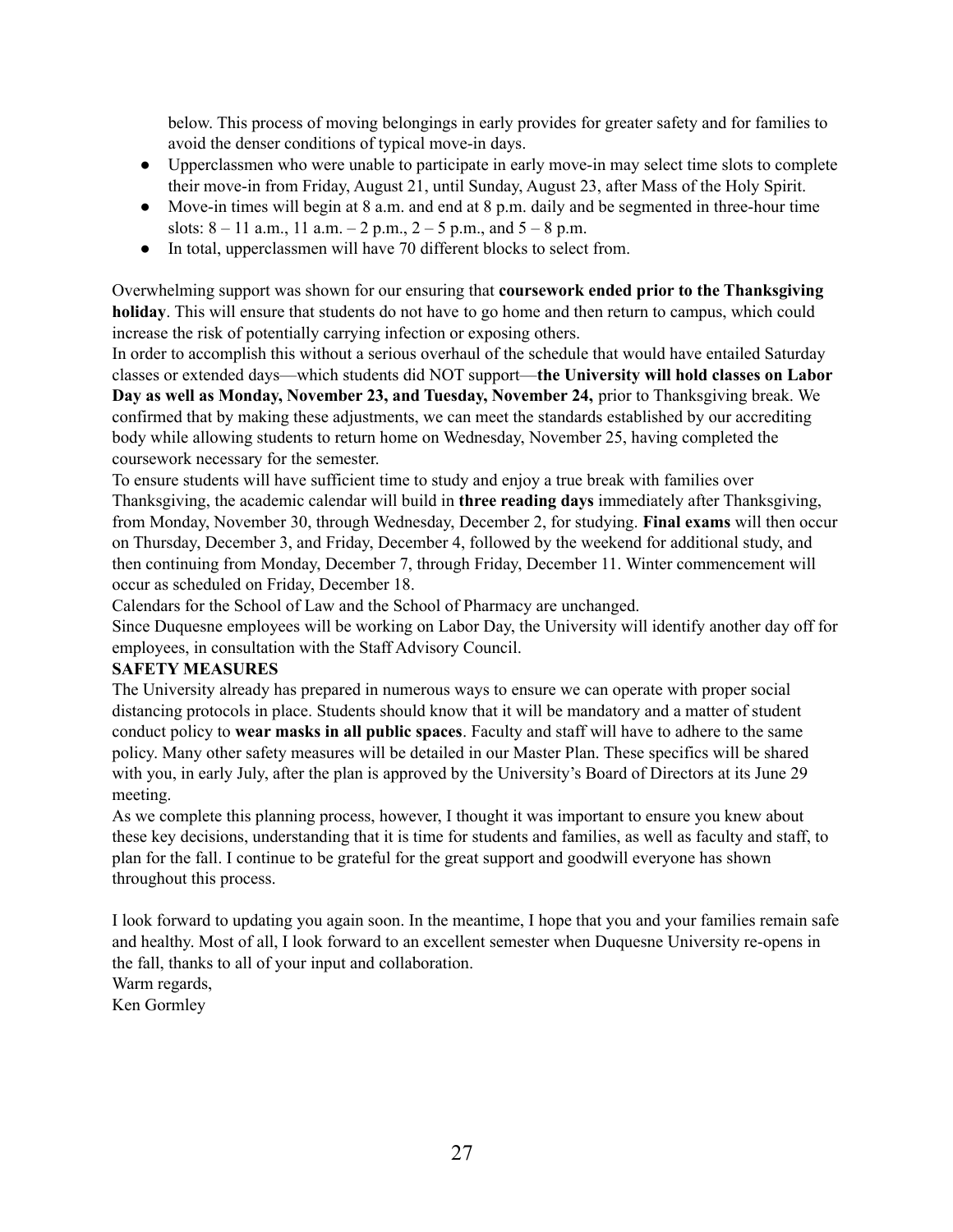#### <span id="page-28-0"></span>**Appendix D: Previous GHG Inventories**

- Baker, J., McConnell, P., McKee, P., Morrissey, M. (2015). *One Step at a Time: Duquesne University's fourth Biennial Greenhouse Gas Emissions Inventory.* Pittsburgh, PA: Duquesne University, Center for Environmental Research and Education.
- Baxter, L., Deal, D., Johnson, K., & Kabala, S. (2008). *One Step at a Time: Reducing Duquesne's Carbon Footprint – Baseline Inventory of Greenhouse Gas Emissions: Findings and Policy Options*. Pittsburgh, PA: Duquesne University, Center for Environmental Research and Education.
- Cox, T., McKee, P., Snedden, J., & Kabala, S. (2012). *One Step at a Time: Duquesne University's Third Biennial Greenhouse Gas Emissions Inventory.* Pittsburgh, PA: Duquesne University, Center for Environmental Research and Education.
- Day, R., Levine, J., Sterba, G., & Kabala, S. (2009). *One Step at a Time: Duquesne University's Second Biennial Greenhouse Gas Emissions Inventory.* Pittsburgh, PA: Duquesne University, Center for Environmental Research and Education.
- Ellert, A., McConnel, P., Ribar, N., Whitsett, C., Kabala, S., & Stolz, J. (2017). *One Step at a Time: Duquesne University's Fifth Biennial Greenhouse Gas Emissions Inventory.* Pittsburgh, PA: Duquesne University, Center for Environmental Research and Education.
- Ellert, A., Ribar, N., Kabala, S., & Stolz, J. (2019). *One Step at a Time: Duquesne University's Sixth Biennial Greenhouse Gas Emissions Inventory.* Pittsburgh, PA: Duquesne University, Center for Environmental Research and Education.
- Ellert, A. (2019) *One Step at a Time: Duquesne University's Seventh Biennial Greenhouse Gas Emissions Inventory.* Pittsburgh, PA: Duquesne University, Center for Environmental Research and Education.
- Lange, C., Zuccolotto, G. (2021) *One Step at a Time: Duquesne University's Eighth Greenhouse Gas Emissions Inventory.* Pittsburgh, PA: Duquesne University, Center for Environmental Research and Education.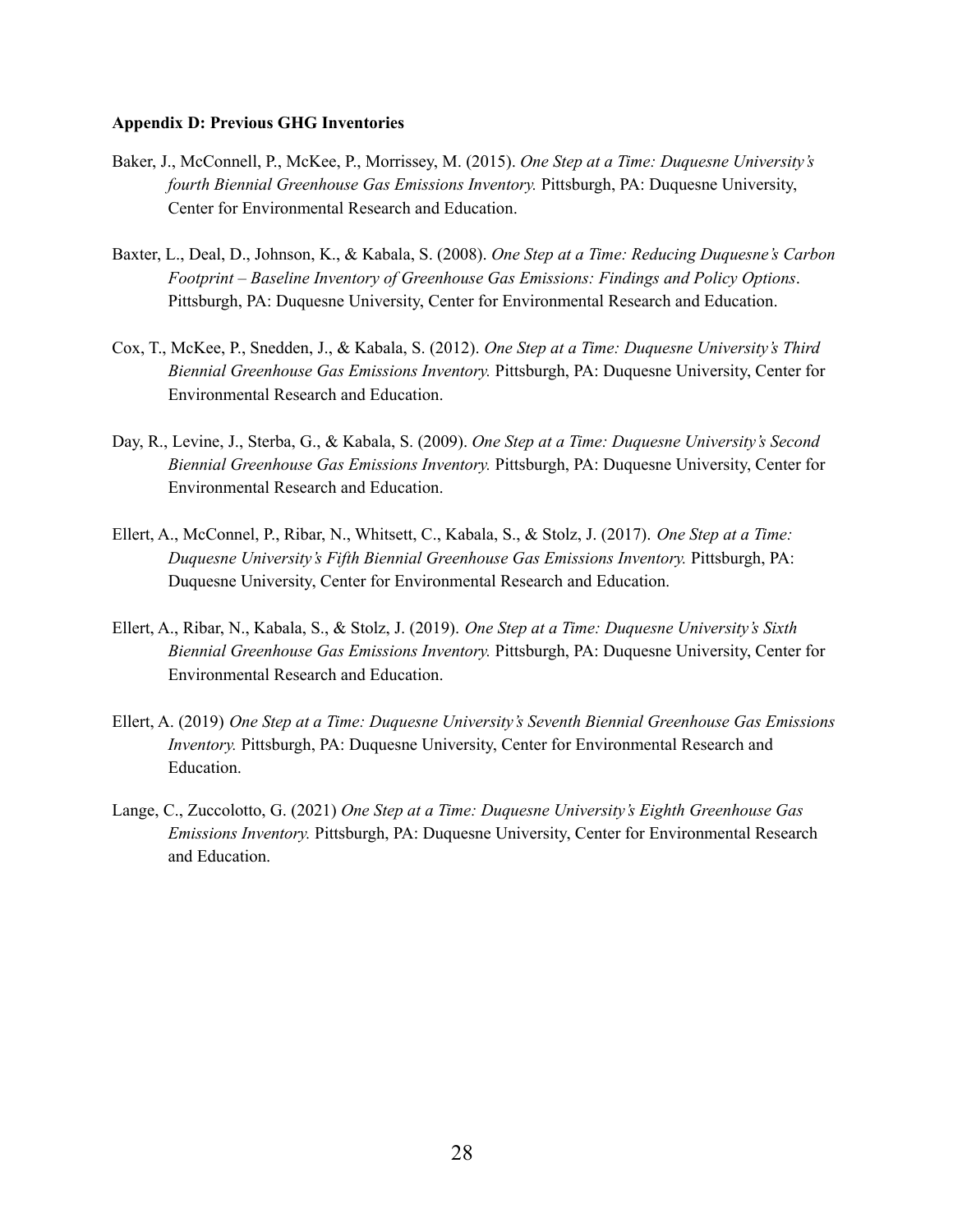#### <span id="page-29-0"></span>**Appendix E: References**

- [1] AgRecycle. (n.d.). The nation's Premier Composting Firm. Retrieved February 21, 2021, from https://www.agrecycle.com/
- [2] ALCOSAN: Allegheny County Sanitary Authority. Retrieved February 21, 2021, from https://www.alcosan.org
- [3] Corporate Knights. *2020 Better World MBA Ranking*. Retrieved February 21, 2021, from https://www.corporateknights.com/reports/2020-better-world-mba-ranking-better-world/2020-better -world-mba-ranking-results-16049880/
- [4] Direct Energy Business. Retrieved February 1, 2021, from https://business.directenergy.com/large-business/sustainability/rec.
- [5] Duquesne University. *A Responsibility to Our Future*. Retrieved February 1, 2021, from [https://www.duq.edu/about/sustainability.](https://www.duq.edu/about/sustainability)
- [6] Duquesne University. (2019, May 1) *Duquesne University Enters Partnership with Clearway Energy, Inc. to Improve Campus Power Ef iciency, Reliability.* Retrieved April 29, 2022 from [https://www.duq.edu/news/releases/duquesne-university-enters-partnership-with-clearway-energy-i](https://www.duq.edu/news/releases/duquesne-university-enters-partnership-with-clearway-energy-inc-to-improve-campus-power-efficiency-reliability) [nc-to-improve-campus-power-efficiency-reliability](https://www.duq.edu/news/releases/duquesne-university-enters-partnership-with-clearway-energy-inc-to-improve-campus-power-efficiency-reliability)
- [7] Duquesne University. (2021, October 18). *Fulfilling the Spiritan Legacy for a New Era: 2021-2031 Institutional Master Plan.*
- [8] Duquesne University. *Recycling/Buyback.* Retrieved May 02, 2022 from <https://www.duq.edu/about/campus/computer-store/recycling/buyback>
- [9] Duquesne University. 3 Rivers Quest. Retrieved May 02, 2022 from [https://www.duq.edu/academics/schools/natural-and-environmental-sciences/academics/departme](https://www.duq.edu/academics/schools/natural-and-environmental-sciences/academics/departments-and-programs/environmental-science-and-management/research-facilities/3-rivers-quest) [nts-and-programs/environmental-science-and-management/research-facilities/3-rivers-quest](https://www.duq.edu/academics/schools/natural-and-environmental-sciences/academics/departments-and-programs/environmental-science-and-management/research-facilities/3-rivers-quest)
- [10] EcoInnovation District Uptown Oakland. (n.d.). *What is an EcoInnovation District?* Retrieved January 26, 2021 from [http://www.ecoinnovationdistrict.org/what-is-an-eco-innovation-district.](http://www.ecoinnovationdistrict.org/what-is-an-eco-innovation-district)
- [11] KPMG. (2020, October 2). *Rev. Rul. 2020-21: Fringe benefit aircraft valuations, second half 2020*. Retrieved May 4, 2022 from [https://home.kpmg/us/en/home/insights/2020/10/tnf-rev-rul-2020-21-fringe-benefit-aircraft-valuatio](https://home.kpmg/us/en/home/insights/2020/10/tnf-rev-rul-2020-21-fringe-benefit-aircraft-valuations-second-half-2020.html) [ns-second-half-2020.html](https://home.kpmg/us/en/home/insights/2020/10/tnf-rev-rul-2020-21-fringe-benefit-aircraft-valuations-second-half-2020.html)
- [12] KPMG. (2021, June 11). *Rev. Rul. 2021-11: Fringe benefit aircraft valuations, first half of 2021*. Retrieved May 4, 2022 from [https://home.kpmg/us/en/home/insights/2021/06/tnf-rev-rul-2021-11-fringe-benefit-aircraft-valuatio](https://home.kpmg/us/en/home/insights/2021/06/tnf-rev-rul-2021-11-fringe-benefit-aircraft-valuations-first-half-of-2021.html) [ns-first-half-of-2021.html](https://home.kpmg/us/en/home/insights/2021/06/tnf-rev-rul-2021-11-fringe-benefit-aircraft-valuations-first-half-of-2021.html)